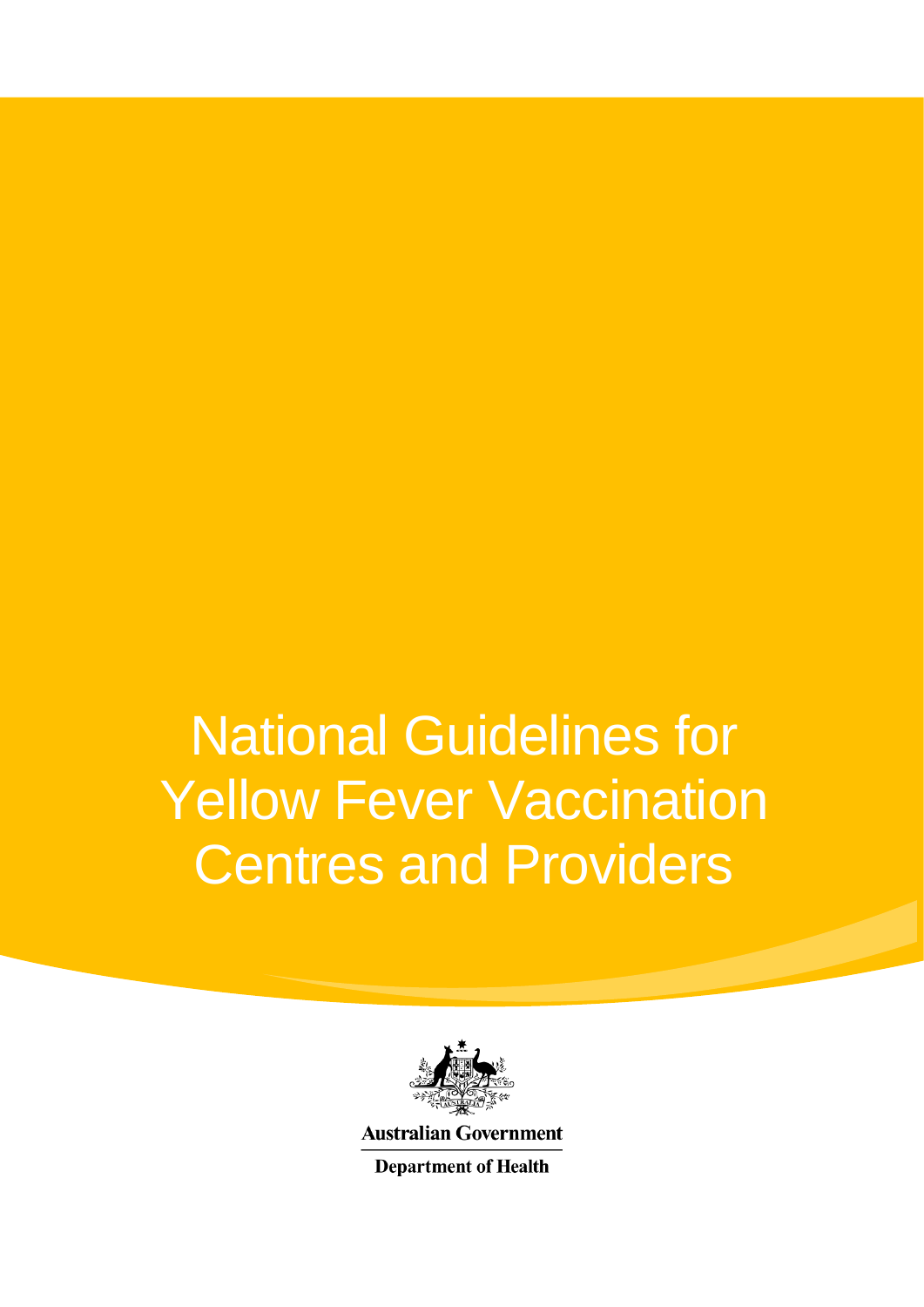### **TABLE OF CONTENTS**

| $\mathbf{1}$ |                                                                                         |                                                                                       |  |  |  |  |
|--------------|-----------------------------------------------------------------------------------------|---------------------------------------------------------------------------------------|--|--|--|--|
|              | 1.1                                                                                     |                                                                                       |  |  |  |  |
|              | 1.2                                                                                     |                                                                                       |  |  |  |  |
|              | 1.3                                                                                     |                                                                                       |  |  |  |  |
|              | 1.4                                                                                     |                                                                                       |  |  |  |  |
|              | 1.5                                                                                     |                                                                                       |  |  |  |  |
|              | 1.6                                                                                     |                                                                                       |  |  |  |  |
|              | 1.7                                                                                     | National Health and Medical Research Council (NHMRC) Recommendations for Yellow Fever |  |  |  |  |
|              |                                                                                         |                                                                                       |  |  |  |  |
| $\mathbf{2}$ |                                                                                         | Approval Procedures for Yellow Fever Vaccination Centres and Practitioners 8          |  |  |  |  |
|              | 2.1                                                                                     |                                                                                       |  |  |  |  |
|              | 2.2                                                                                     |                                                                                       |  |  |  |  |
|              |                                                                                         |                                                                                       |  |  |  |  |
|              |                                                                                         | Attachment A: Application for a Medical Practice to become an Approved Yellow Fever   |  |  |  |  |
|              | Attachment B: Conditions Applying to an Approved Yellow Fever Vaccination Centre (Model |                                                                                       |  |  |  |  |
|              |                                                                                         |                                                                                       |  |  |  |  |
|              |                                                                                         |                                                                                       |  |  |  |  |

*The National Guidelines for Yellow Fever Vaccination Centres and Providers are intended to provide guidance on minimum requirements. Final approval of centres and providers is ultimately granted at the discretion of state and territory health authorities as the accrediting bodies.* 

*The online Yellow Fever Vaccination Course was developed as an accreditation requirement for practitioners intending to administer the yellow fever vaccine. However, access to the course is not restricted and it is freely available to anyone who wishes to complete it.*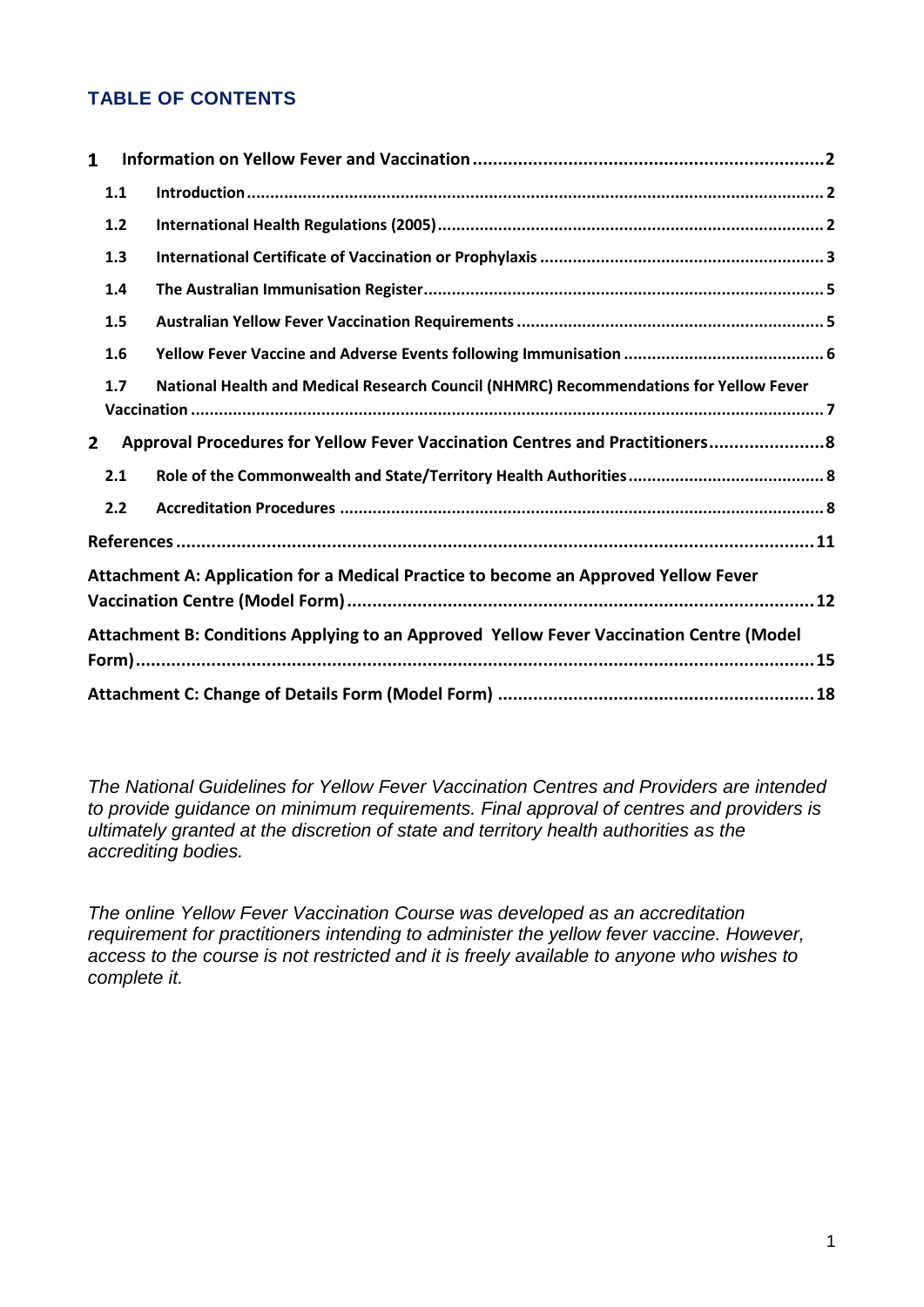# <span id="page-2-0"></span>**Information on Yellow Fever and Vaccination**

# <span id="page-2-1"></span>**1.1 Introduction**

Yellow fever is an acute viral haemorrhagic disease present in parts of Africa and Central and South America. It has an incubation period of 3-6 days with a large proportion of infections being asymptomatic. When symptomatic, symptoms may include fever, muscle pain with prominent backache, headache, loss of appetite, nausea and vomiting. In most cases, symptoms disappear after 3 to 4 days.

Approximately 15% to 25% of patients subsequently develop severe illness characterised by fever, bleeding, jaundice, vomiting and kidney and liver failure. Approximately half of all patients who develop severe symptoms die within 7-10 days. The case-fatality rate of patients varies widely but typically ranges from 20-50%.

The yellow fever virus is transmitted by the bite of an infected mosquito, most commonly *Aedes aegypti.* Other *Aedes and Haemagogus species* are also able to transmit the virus. In urban areas, humans act as a reservoir for the virus whereas other vertebrates, including monkeys, act as reservoirs in other areas.

# <span id="page-2-2"></span>**1.2 International Health Regulations (2005)**

Yellow fever is a disease subject to the provisions of the World Health Organization (WHO) *International Health Regulations 2005* (IHR). The purpose of the IHR is to help prevent the international spread of disease and to do so with the minimum of inconvenience to international travel and trade. Australia is a signatory to the IHR.

With respect to yellow fever, the IHR:

- allow vaccination to be required of any person leaving a yellow fever risk area or country;
- establish the requirements for a valid vaccination certificate;
- allow countries which possess the vector to quarantine travellers arriving from a yellow fever risk area without a valid certificate of vaccination until the certificate becomes valid, or until a period of not more than six days has elapsed from the last possible exposure to infection, and
- require countries to report cases of yellow fever in humans and the presence of the virus in mosquitoes or non-human vertebrates, in cases where the public health impact of the event is serious and unusual or unexpected.

The list of yellow fever risk countries and countries requiring vaccination is in the WHO publication *[International Travel and Health](http://www.who.int/ith/en)*. Updates to this list are published in WHO Weekly Epidemiological Record (WER).

Many countries require arriving travellers who have come from, or travelled through, a yellow fever risk area to hold a valid International Certificate of Vaccination or Prophylaxis. The yellow fever vaccination requirements for entry into each country vary considerably.

As actual areas of yellow fever virus activity exceed the officially reported infected zones, WHO strongly recommends yellow fever vaccination for persons travelling outside the urban areas of countries in the yellow fever endemic zones, even if these countries have not officially reported the disease.

WHO has also identified yellow fever endemic zones in Africa and South America where, although infection has not been reported, there is potential risk of infection due to the presence of vectors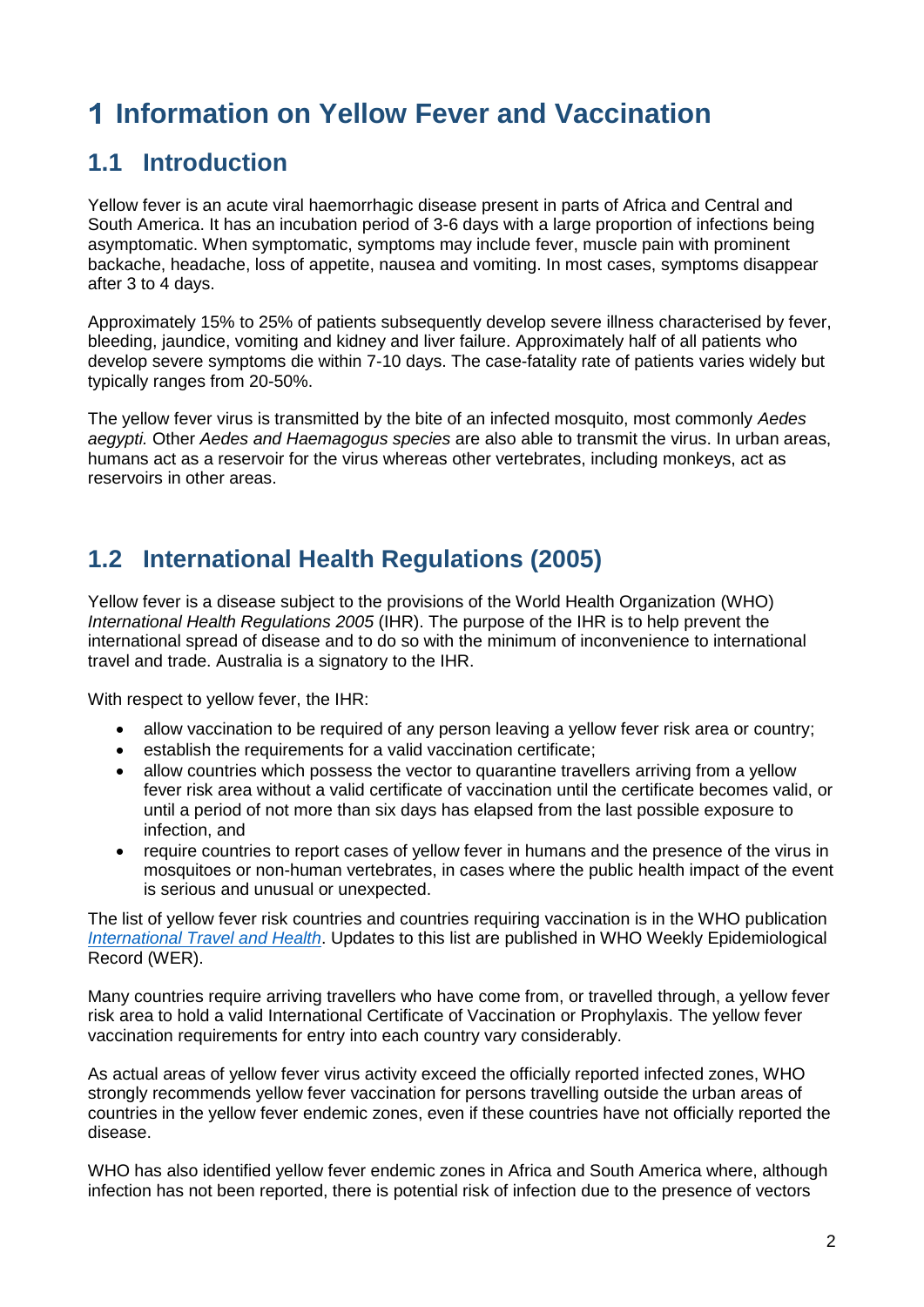and animal reservoirs. Maps indicating these zones are provided in *[International Travel and](http://www.who.int/ith/en)  [Health](http://www.who.int/ith/en)*.

# <span id="page-3-0"></span>**1.3 International Certificate of Vaccination or Prophylaxis**

### **1.3.1 International Certificate of Vaccination or Prophylaxis**

Australian requirements, in accordance with the IHR, for a valid International Certificate of Vaccination or Prophylaxis against yellow fever are:

- 1. The vaccine used must be approved by WHO. Stamaril is the WHO approved vaccine available in Australia. The manufacturer and the batch number of the vaccine are recorded on the certificate.
- 2. A person who has received the yellow fever vaccine must be provided with a certificate consistent with the requirements in **Annex 6** of the [IHR.](http://apps.who.int/iris/bitstream/10665/246107/1/9789241580496-eng.pdf?ua=1)
- 3. The certificate is signed by the clinician, who shall be a medical practitioner or other authorised health worker (nurse practitioner), supervising the administration of the vaccine.
- 4. The certificate bears the official stamp of the administering centre.
- 5. The certificate is an individual certificate and not a collective one. Separate certificates must be issued for each child.
- 6. Any amendment of the certificate, or erasure, or failure to complete any part of it, may render it invalid. This includes removing or crossing out the 'valid to' dates of a certificate issued before 11 July 2016.
- 7. The certificate is signed by the person vaccinated. A parent or guardian shall sign the certificate when the child is unable to write. If the person vaccinated is illiterate their signature shall be their mark and the indication by another that this is the mark of the person vaccinated.
- 8. The certificate is printed and completed in English or French. It may also be completed in another language, in addition to either English or French.
- 9. The certificate must be dated correctly.
- 10. The certificate is valid for the duration of the life of the person vaccinated.\*
- 11. An equivalent document issued by the Armed Forces to an active member of those Forces shall be accepted in place of an international certificate if:
	- a. the document embodies medical information substantially the same as that required by the international certificate; and
	- b. the document contains a statement in English or French and where appropriate in another language in addition to English or French recording the nature and date of the vaccination.

With respect to point 3, either the medical practitioner (or other authorised health worker), or the nurse administering the vaccine under the delegation of the prescribing practitioner, may complete and sign the International Certificate of Vaccination or Prophylaxis.

The certificate is valid 10 days after vaccination and remains valid for the duration of the life of the person vaccinated. Some individuals may not expect lifetime protection from the vaccine for medical reasons and may require additional vaccinations.

\*Following changes to Annex 7 of the IHR that came into force on 11 July 2016, all yellow fever vaccination certificates with a "valid until" date will continue to remain valid for the life of the person vaccinated.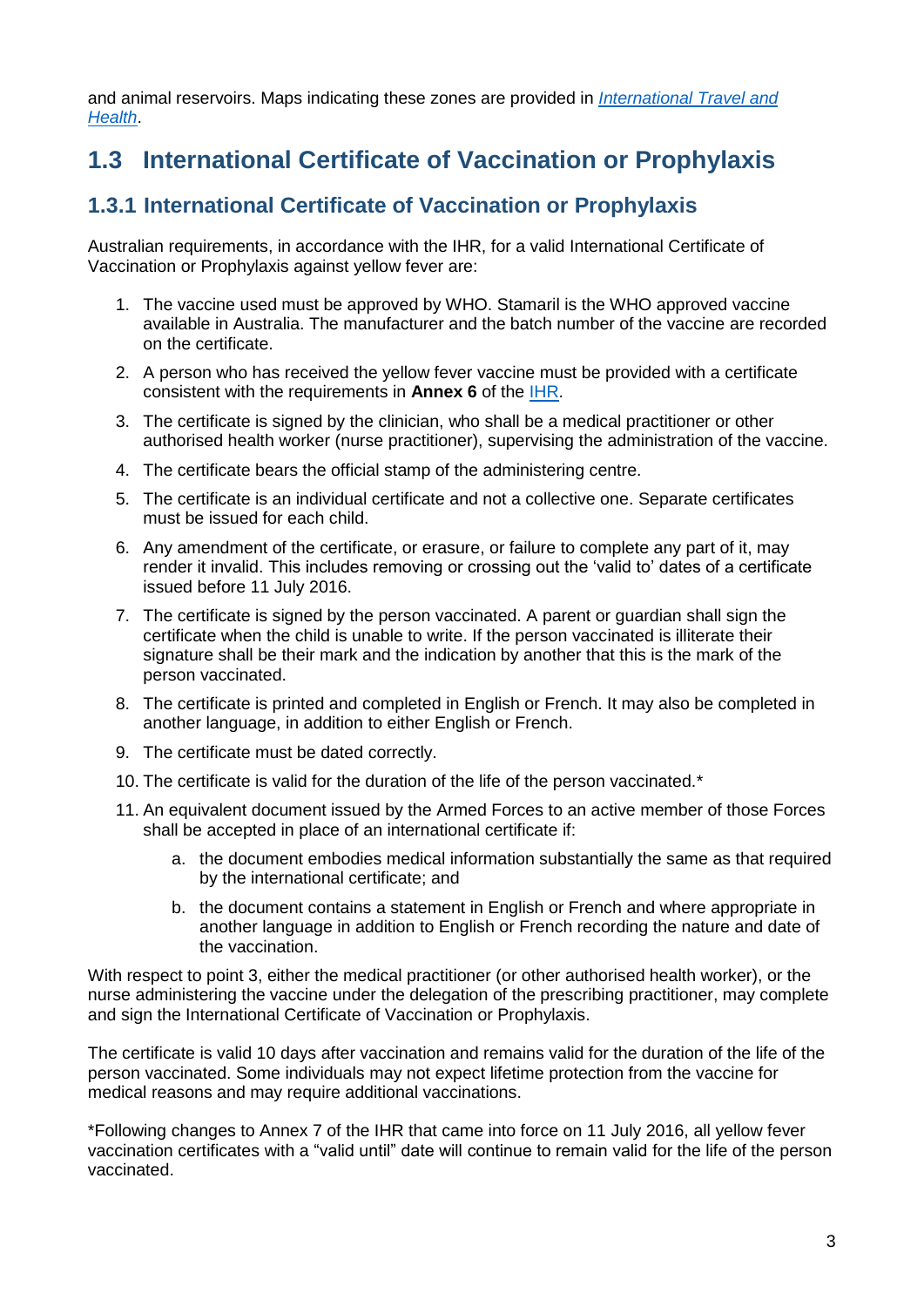#### MODEL INTERNATIONAL CERTIFICATE OF VACCINATION **OR PROPHYLAXIS**

has on the date indicated been vaccinated or received prophylaxis against:

in accordance with the International Health Regulations.

| <b>Vaccine or</b><br>prophylaxis | Date | <b>Signature and</b><br>professional status of<br>supervising clinician | <b>Manufacturer</b> and<br>batch No. of vaccine or<br>prophylaxis | <b>Certificate</b><br>valid from<br>until | <b>Official stamp of</b><br>administering centre |
|----------------------------------|------|-------------------------------------------------------------------------|-------------------------------------------------------------------|-------------------------------------------|--------------------------------------------------|
| 1.                               |      |                                                                         |                                                                   |                                           |                                                  |
|                                  |      |                                                                         |                                                                   |                                           |                                                  |
| 2.                               |      |                                                                         |                                                                   |                                           |                                                  |
|                                  |      |                                                                         |                                                                   |                                           |                                                  |

This certificate is valid only if the vaccine or prophylaxis used has been approved by the World Health Organization

This certificate must be signed in the hand of the clinician, who shall be a medical practitioner or other authorized health worker, supervising the administration of the vaccine or prophylaxis. The certificate must also bear the official stamp of the administering centre; however, this shall not be an accepted substitute for the signature.

Any amendment of this certificate, or erasure, or failure to complete any part of it, may render it invalid.

The validity of this certificate shall extend until the date indicated for the particular vaccination or prophylaxis. The certificate shall be fully completed in English or in French. The certificate may also be completed in another language on the same document, in addition to either English or French.

Individuals should be strongly encouraged to protect their certificate and keep it in a safe place such as stored with their passport. Individuals should also be encouraged to scan or copy their certificate in the event that the original certificate is lost.

### **1.3.2 Re-issue of International Certificate of Vaccination or Prophylaxis**

In situations where an individual has lost or damaged their certificate or changed their name, they may be issued a new certificate. An accredited practitioner may issue a new or replacement certificate when they:

- are satisfied that the individual has previously received the vaccination; and
- have all relevant information, such as the date of vaccination and vaccine batch number, in order to complete the replacement certificate in accordance with Section 1.3.1. This information may be obtained from the Australian Immunisation Register or other medical records.

Where possible, it is recommended that the accredited practitioner who administered the vaccine issues the new certificate.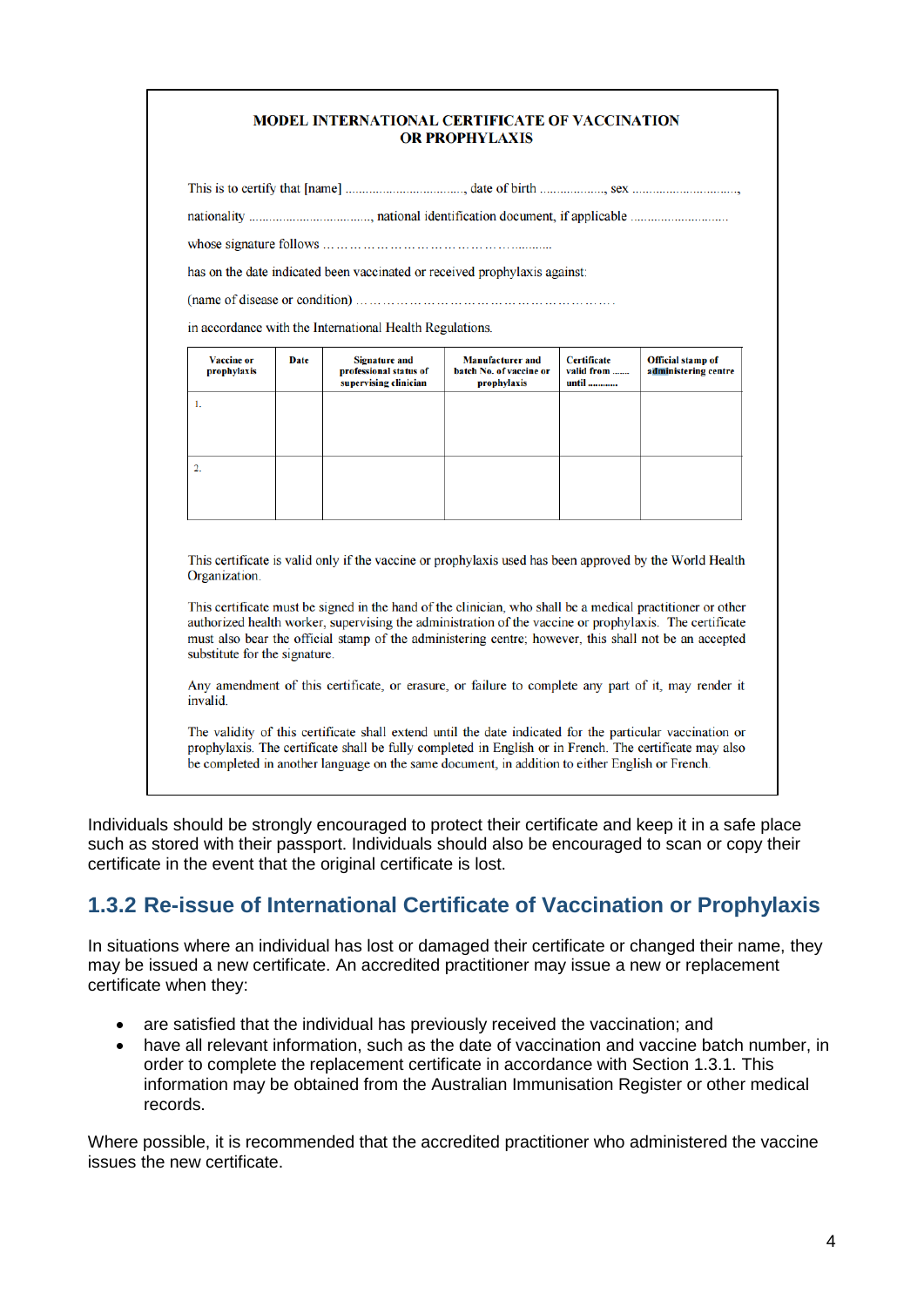### **1.3.3 Exemptions to the International Certificate of Vaccination or Prophylaxis**

If the accredited practitioner is of the opinion that vaccination is contraindicated, they should inform the patient of the reasons for exemption and the risks of non-vaccination.

If the patient with a contraindication to vaccination intends to travel to a yellow fever risk area, the accredited practitioner should provide a medical exemption in the form of:

- a dated and signed medical exemption letter on letterhead stationery from an approved Yellow Fever Vaccination Centre; or
- a completed Medical Contraindications to Vaccination section of the International Certificate of Vaccination or Prophylaxis.

The medical exemption must clearly state the yellow fever vaccine is contraindicated on medical grounds and display the centre's official stamp provided by the state/territory health authority. Medical exemptions should be provided for the current trip only.

The patient should contact the relevant foreign embassy in Australia to determine whether the letter or certificate needs to be in another language in addition to English in order to meet entry requirements of the intended destination country.

Travellers arriving in Australia with a medical exemption will be provided with information on yellow fever and advised to promptly seek medical assessment if symptoms develop.

# <span id="page-5-0"></span>**1.4 The Australian Immunisation Register**

In addition to the certificate, it is important that a record of yellow fever vaccination is made in the Australian Immunisation Register (the AIR), including the batch number. The AIR allows for a permanent and accessible record of vaccination.

Batch numbers are recorded in the AIR by selecting the **Batch Number** field under the **Vaccine/Brand** field when recording or updating an immunisation encounter.

Batch numbers do not appear on printed or downloaded AIR Immunisation History Statements. Instead the batch numbers can be viewed online through the AIR in the immunisation history section or by viewing details of immunisation encounters.

For more information on how to use the AIR, please access the [Australian Immunisation Register](http://medicareaust.com/MODULES/AIR/AIRM04/index.html)  [\(AIR\) education module](http://medicareaust.com/MODULES/AIR/AIRM04/index.html) available on the Department of Human Services website.

# <span id="page-5-1"></span>**1.5 Australian Yellow Fever Vaccination Requirements**

Australia's list of yellow fever risk countries is published on the [Australian Government Department](http://www.health.gov.au/internet/main/publishing.nsf/Content/health-pubhlth-strateg-communic-factsheets-yellow.htm)  [of Health website.](http://www.health.gov.au/internet/main/publishing.nsf/Content/health-pubhlth-strateg-communic-factsheets-yellow.htm) This list is guided by the WHO list of yellow fever endemic countries and recent international surveillance data.

Travellers arriving in Australia within 6 days of having stayed overnight or longer in a yellow fever risk country, are required to provide a valid International Certificate of Vaccination or Prophylaxis upon arrival.

Travellers who cannot provide a valid International Certificate of Vaccination or Prophylaxis will be given information on yellow fever and advised to promptly seek medical advice if symptoms develop. Travellers from yellow fever risk countries will not be refused entry into Australia.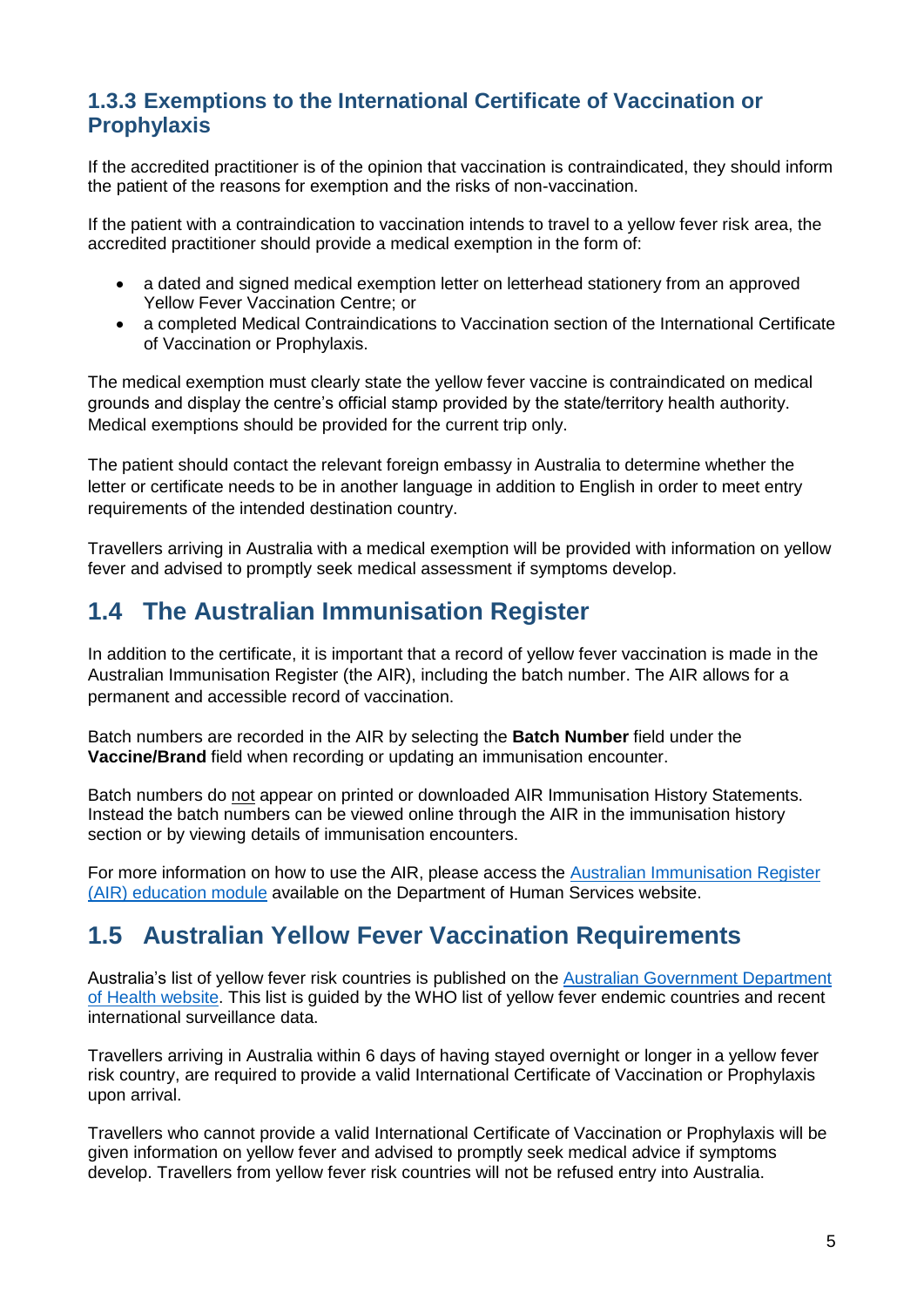# <span id="page-6-0"></span>**1.6 Yellow Fever Vaccine and Adverse Events Following Immunisation**

### **1.6.1 Yellow Fever Vaccine**

The yellow fever vaccine is only administered at approved Yellow Fever Vaccination Centres. Supplied by Sanofi-Aventis Australia Pty Ltd, Stamaril is the only WHO approved yellow fever vaccine currently available in Australia. Only Yellow Fever Vaccination Centres are eligible to purchase the vaccine.

Stamaril is a heat-stable, lyophilised, live attenuated yellow fever virus (17D strain) and protects against all strains circulating in nature. The vaccine is propagated on avian leucosis-free chick embryos and is reconstituted for use with buffered diluent. **The vaccine must be stored at 2<sup>0</sup>C to 8 <sup>0</sup>C and must not be frozen. The reconstituted vaccine must be used within one hour and be protected from light.** 

The vaccine is provided in a single dose kit (one ampoule of vaccine + one syringe containing 0.5 mL of diluent) and for all ages is given as a single subcutaneous or intramuscular injection.

#### **Specific contraindications**

- Known anaphylaxis to any component of the vaccine (including eggs and egg products).
- Hypersensitivity/anaphylaxis to a previous dose of the vaccine.
- Immunocompromise due to disease or immunosuppressive agents.
- History of a thymus disorder.
- Infants less than 9 months (although countries experiencing an outbreak may elect to immunise infants as young as 6 months of age).

#### **Precautions**

- Pregnant and breastfeeding women (vaccine only given in exceptional circumstances).
- Adults aged over 60.
- HIV-infected persons (provided they are not immunocompromised).

### **1.6.2 Adverse Events Following Immunisation**

#### **Mild adverse effects**

Low-grade fever, myalgia, mild headache and other minor symptoms in the first 5 days after vaccination, which can last up to 2 weeks.

#### **Immediate hypersensitivity reactions**

Although very rare, immediate hypersensitivity reactions can include anaphylaxis, and occur mainly in people with anaphylactic sensitivity to eggs. There is suggestion that anaphylactic sensitivity to gelatin (added as a stabiliser to some yellow fever vaccines) may also precipitate anaphylaxis following vaccination. Stamaril does not contain gelatin.

#### **Vaccine-associated neurotropic adverse events**

Yellow fever vaccine-associated neurotropic disease (YF-AND) is a severe adverse event that is rarely fatal. YF-AND manifests as several distinct clinical syndromes, including meningoencephalitis (neurotropic disease), Guillain-Barre syndrome, acute disseminated encephalomyelitis and bulbar palsy. YF-AND is more likely to occur in very young infants and the elderly.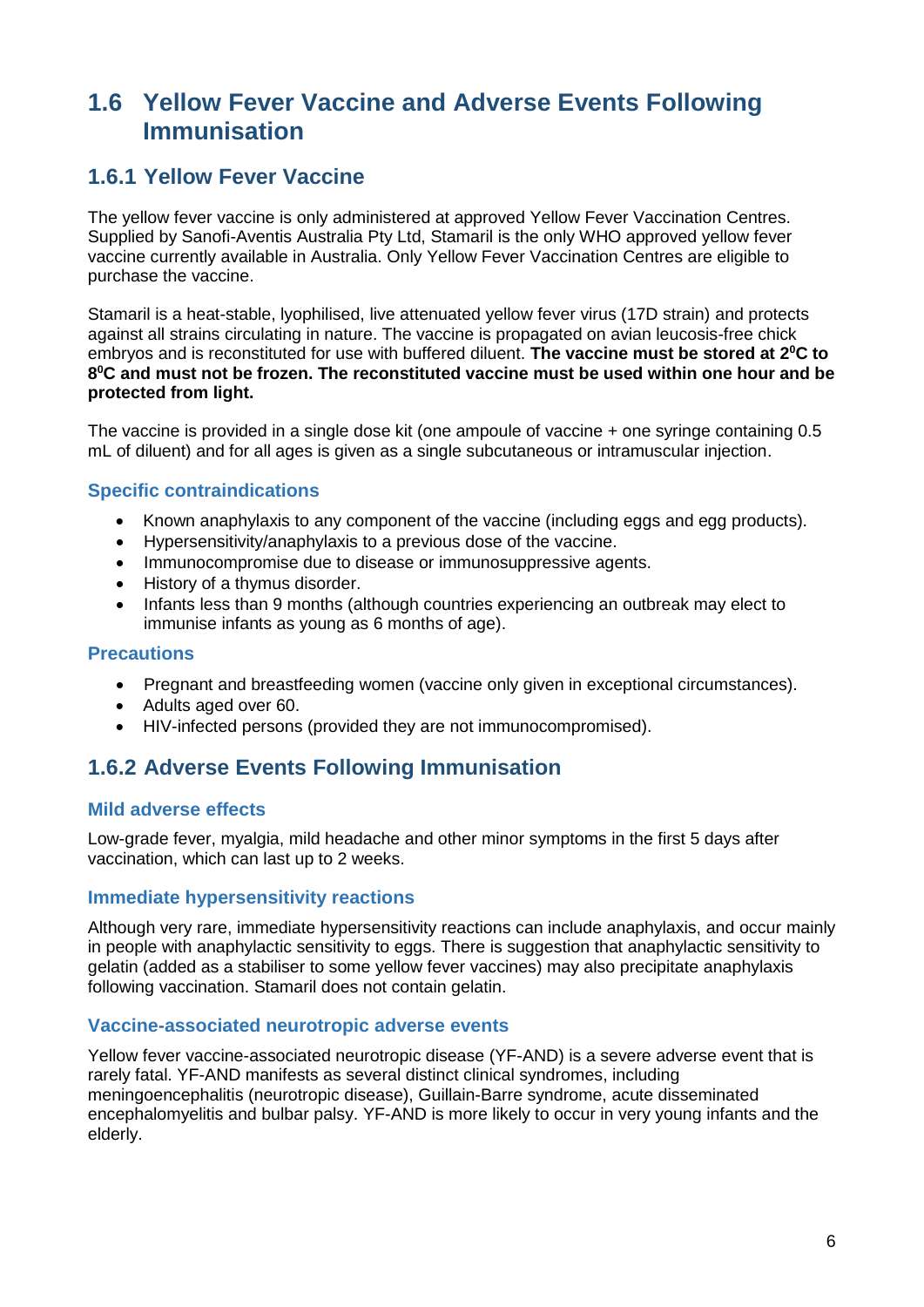#### **Vaccine-associated viscerotropic adverse events**

Yellow fever vaccine-associated viscerotropic disease (YF-AVD) is a rare but serious adverse event characterised by multi-organ system failure. YF-AVD mimics naturally acquired yellow fever disease. Risk factors for YF-AVD are older age and a history of thymus disease or thymectomy.

Detailed information is available in the Product Information and in the *[Australian Immunisation](https://immunisationhandbook.health.gov.au/vaccine-preventable-diseases/yellow-fever)  [Handbook.](https://immunisationhandbook.health.gov.au/vaccine-preventable-diseases/yellow-fever)* Note that the Product Information states that pregnancy is a contraindication to the yellow fever vaccine. The Australian Technical Advisory Group on Immunisation recommends that pregnant women can be vaccinated where travel to an area with a risk of yellow fever virus transmission is unavoidable.

### **1.6.3 Reporting of Adverse Events Following Immunisation**

Standard practices for reporting adverse events following immunisation differ for each state and territory and should be confirmed by contacting the relevant health authority. Where there are mandatory reporting requirements in place, adverse events are reported to the health authority. If there are no mandatory requirements, adverse event reporting is directed to the Therapeutic Goods Administration (TGA).

The TGA manages the Australian Adverse Drug Reactions System that houses all adverse reaction reports related to medicines and vaccines.

Consumers can report adverse events following immunisation to the TGA or to their relevant state or territory health authority. Information on how to report is available on the [TGA website.](https://www.tga.gov.au/reporting-problems)

Further information regarding adverse events following immunisation and contact details for state and territory health authorities are available on the [Australian Government Department of Health](https://beta.health.gov.au/health-topics/immunisation/health-professionals/reporting-and-managing-adverse-vaccination-events)  [website.](https://beta.health.gov.au/health-topics/immunisation/health-professionals/reporting-and-managing-adverse-vaccination-events)

### <span id="page-7-0"></span>**1.7 National Health and Medical Research Council (NHMRC) Recommendations for Yellow Fever Vaccination**

NHMRC recommendations are published in the current edition of the *[Australian Immunisation](https://immunisationhandbook.health.gov.au/vaccine-preventable-diseases/yellow-fever)  [Handbook](https://immunisationhandbook.health.gov.au/vaccine-preventable-diseases/yellow-fever)*. Note that printed copies or pdf versions may not be up to date. A single dose of yellow fever vaccine confers lifelong immunity for the majority of people and is recommended for:

- Persons 9 months of age and older travelling to, or living in, an area with a risk of yellow fever virus transmission.
- Laboratory personnel who routinely work with yellow fever virus.

Some people should be revaccinated for medical reasons, as outlined in the *[Australian](https://immunisationhandbook.health.gov.au/vaccine-preventable-diseases/yellow-fever)  [Immunisation Handbook](https://immunisationhandbook.health.gov.au/vaccine-preventable-diseases/yellow-fever)* .

Vaccination is generally not recommended when travelling to an area where there is low potential for yellow fever virus exposure (i.e. no human yellow fever cases ever reported and evidence to suggest only low levels of yellow fever virus transmission in the past).

Vaccination may be considered for travellers outside those recommended above in order to meet a specific country's vaccination requirements.

Except in situations where exposure to yellow fever virus cannot be avoided or postponed, administration of yellow fever vaccine to pregnant women and women who are breastfeeding infants aged less than 9 months is not recommended.

Please refer to the *[Australian Immunisation Handbook](https://immunisationhandbook.health.gov.au/vaccine-preventable-diseases/yellow-fever)* for more information.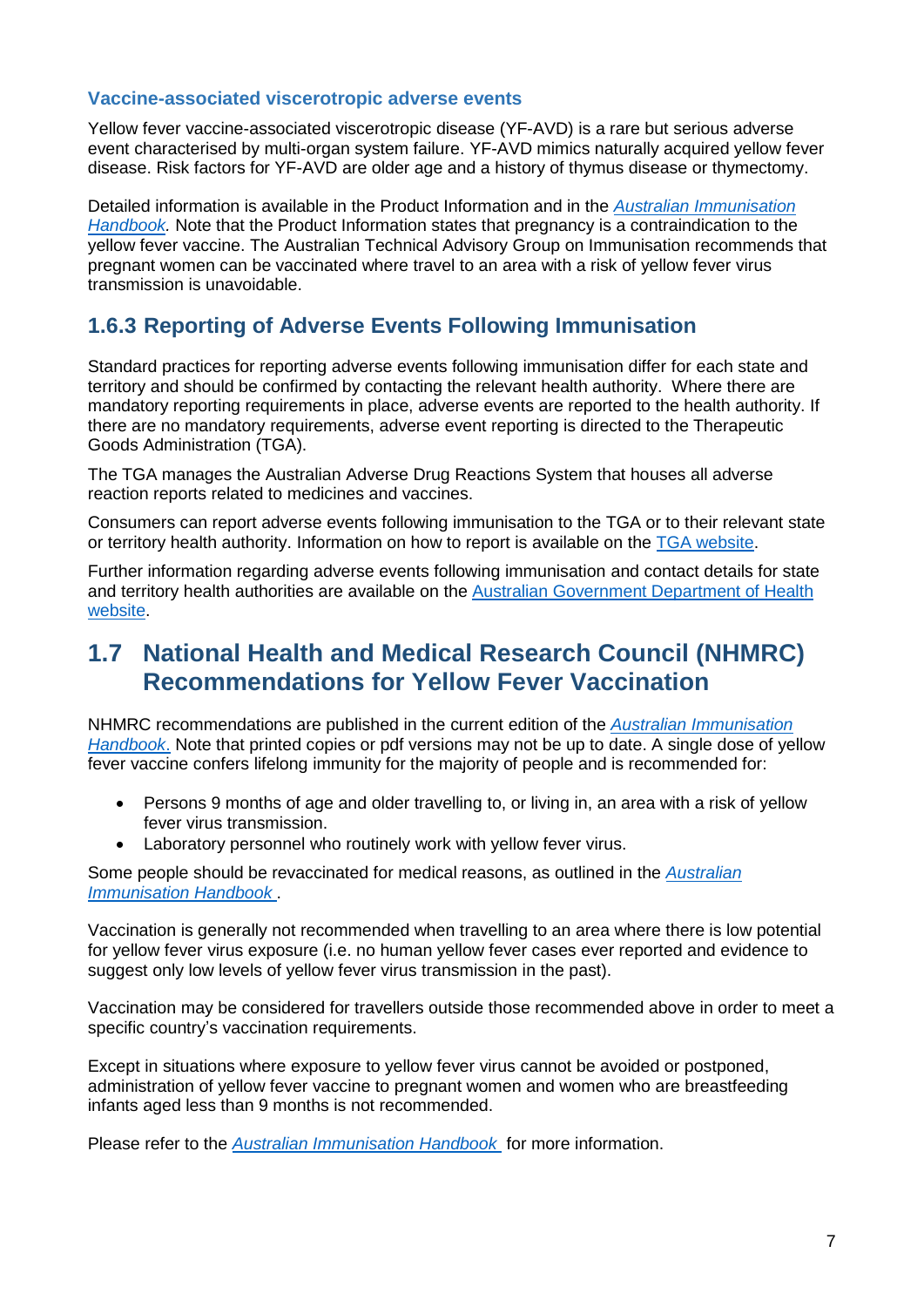# <span id="page-8-0"></span>**Approval Procedures for Yellow Fever Vaccination Centres and Practitioners**

### <span id="page-8-1"></span>**2.1 Role of the Commonwealth and State/Territory Health Authorities**

Under the *Biosecurity Act 2015*, the Commonwealth Department of Health (Health) has statutory responsibility for the control of Listed Human Diseases, including yellow fever.

Health is responsible for:

- Liaison with WHO on yellow fever issues.
- National Guidelines that comply with WHO requirements.
- The online Yellow Fever Vaccination Course.
- The National log of individual practitioners who have completed the course. This will not be publically available but will be used to identify accredited practitioners if they move across jurisdictions or to another yellow fever vaccination centre.

Under funding agreements with the states and territories, the relevant state or territory health authority is responsible for the approval of Yellow Fever Vaccination Centres within its jurisdiction.

The role of the state or territory health authority includes:

- Approving Yellow Fever Vaccination Centres.
- Confirming that individual practitioners have met accreditation requirements.
- Advising Sanofi-Aventis Pty Ltd of vaccination centres authorised, or no longer authorised, to purchase the vaccine.
- <span id="page-8-2"></span>Maintaining a publicly available list of approved vaccination centres within the jurisdiction.

### **2.2 Accreditation Procedures**

Individual practitioners responsible for administering the vaccine at approved Yellow Fever Vaccination Centres are accredited to do so through successful completion of the online Yellow Fever Vaccination Course.

### **2.2.1 Yellow Fever Vaccination Centres**

Applications for approval as a Yellow Fever Vaccination Centre are made to the relevant state or territory health authority. A model application form is at **Attachment A**. A responsible person must be nominated as a point of contact for administrative requirements.

Applications are assessed against the criteria in **Section 2.2.3**. Once approved, the practice must sign the form acknowledging the conditions that apply to a Yellow Fever Vaccination Centre **(Attachment B)**. On receipt of the signed form, the state or territory health authority issues the practice with a unique provider/identification number or stamp and advises Sanofi-Aventis Australia Pty Ltd of the eligibility of the practice to purchase the yellow fever vaccine.

Approval as a Yellow Fever Vaccination Centre is not transferrable, but is retained if the practice changes location once the relevant health authority is notified. There is no restriction to the number of practices that may be approved in each state or territory.

A state or territory health authority may withdraw its approval of a practice as a Yellow Fever Vaccination Centre if any of the conditions of appointment at **Attachment B** are not met.

If there are no accredited practitioners available at the clinic to prescribe the vaccine and complete the relevant paperwork then approval is automatically suspended until such time as an accredited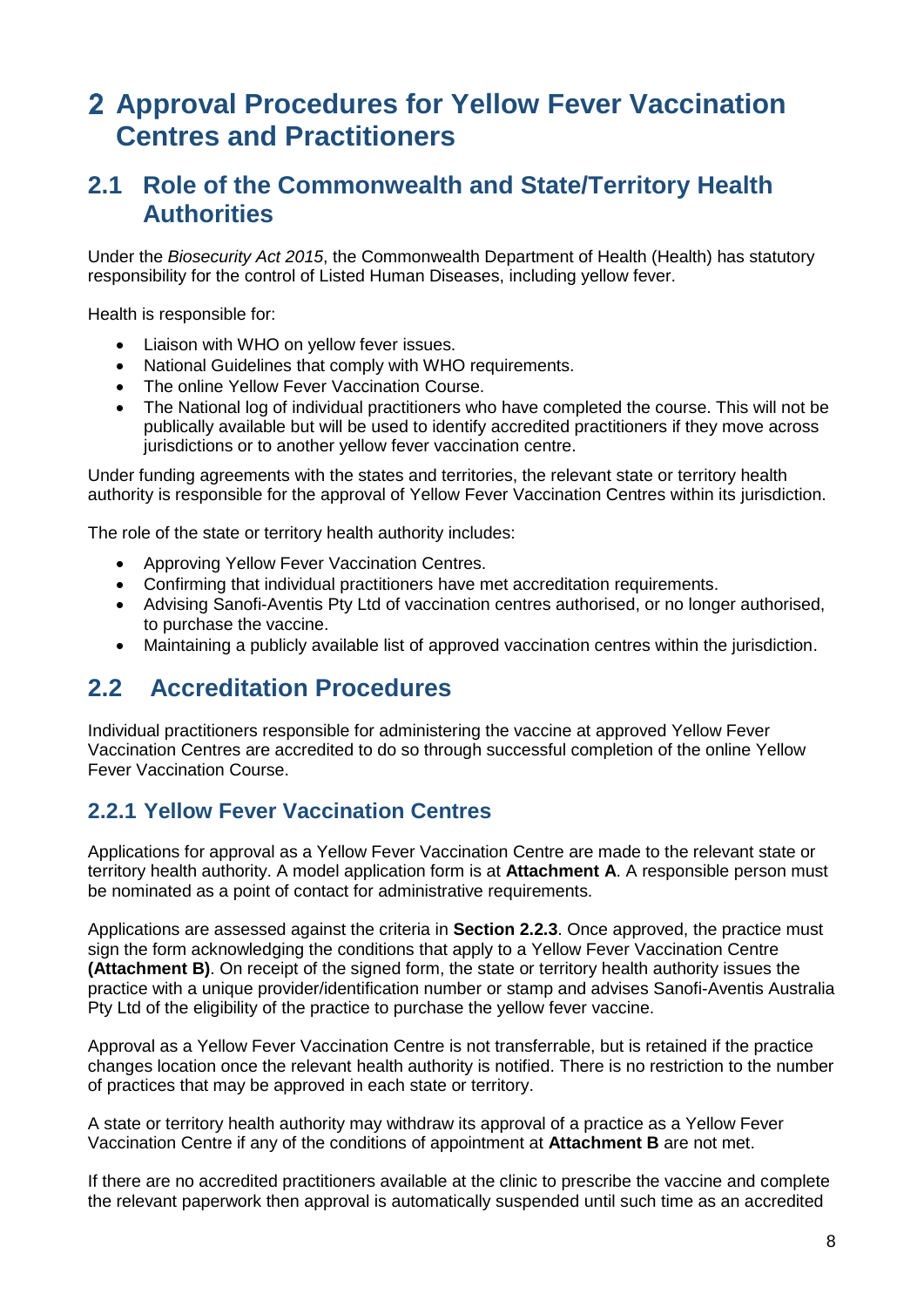practitioner is again available. An accredited practitioner must be onsite when the vaccine is administered.

Serious breaches of patient safety or unethical conduct may result in the immediate withdrawal of approval. For other instances of non-compliance, the relevant health authority may elect to impose a probationary period in which the practice must provide evidence of their suitability to continue as a Yellow Fever Vaccination Centre.

When approval as a yellow fever vaccination centre is withdrawn, the practice must be notified in writing that it is no longer eligible to provide yellow fever vaccinations and must cease to do so from the date stipulated in the notification. The health authority must advise Sanofi-Aventis Pty Ltd that the practice in question is no longer eligible to purchase the vaccine and inform Health of any individual practitioners who must be removed from the national log of accredited practitioners.

The yellow fever vaccine should only be administered at an approved Yellow Fever Vaccination Centre. Under extenuating circumstances such as where a patient under supervision in a hospital requires the vaccine, an exception may be made. When the vaccine is administered in a hospital setting, it must be acquired through a Yellow Fever Vaccination Centre and the hospital must have facilities in place to manage cold chain storage and anaphylaxis. Yellow fever vaccines administered at hospitals must still be under the supervision of an accredited practitioner who has completed the online Yellow Fever Vaccination Course.

### **2.2.2 Requirements for Individual Medical Practitioners and Nurse Practitioners**

A practitioner seeking to prescribe the yellow fever vaccine at a Yellow Fever Vaccination Centre is required to successfully complete the online Yellow Fever Vaccination Course and obtain a completion certificate. The completion certificate is to be provided to the Yellow Fever Vaccination Centre where they intend to practise. An individual practitioner is considered to be accredited for a period of not more than three years from the date of completion of the course.

Nurse practitioners are also eligible to seek accreditation to prescribe the vaccine, provided that yellow fever vaccination is within their scope of practice and is included on their prescribing formulary. Ultimately the state and territory health authorities must approve who is eligible to prescribe the vaccine.

A nurse may administer the vaccine (and sign the certificate) under the delegation of the prescribing practitioner.

Note: Yellow Fever Vaccination Centres are required to provide details of all practitioners prescribing the vaccine (including providing evidence of successful completion of the online Yellow Fever Vaccination Course) to the relevant state/territory health authority.

*The flowchart on page 10 summarises the administrative responsibilities of practitioners, Yellow Fever Vaccination Centres and state/territory health authorities.*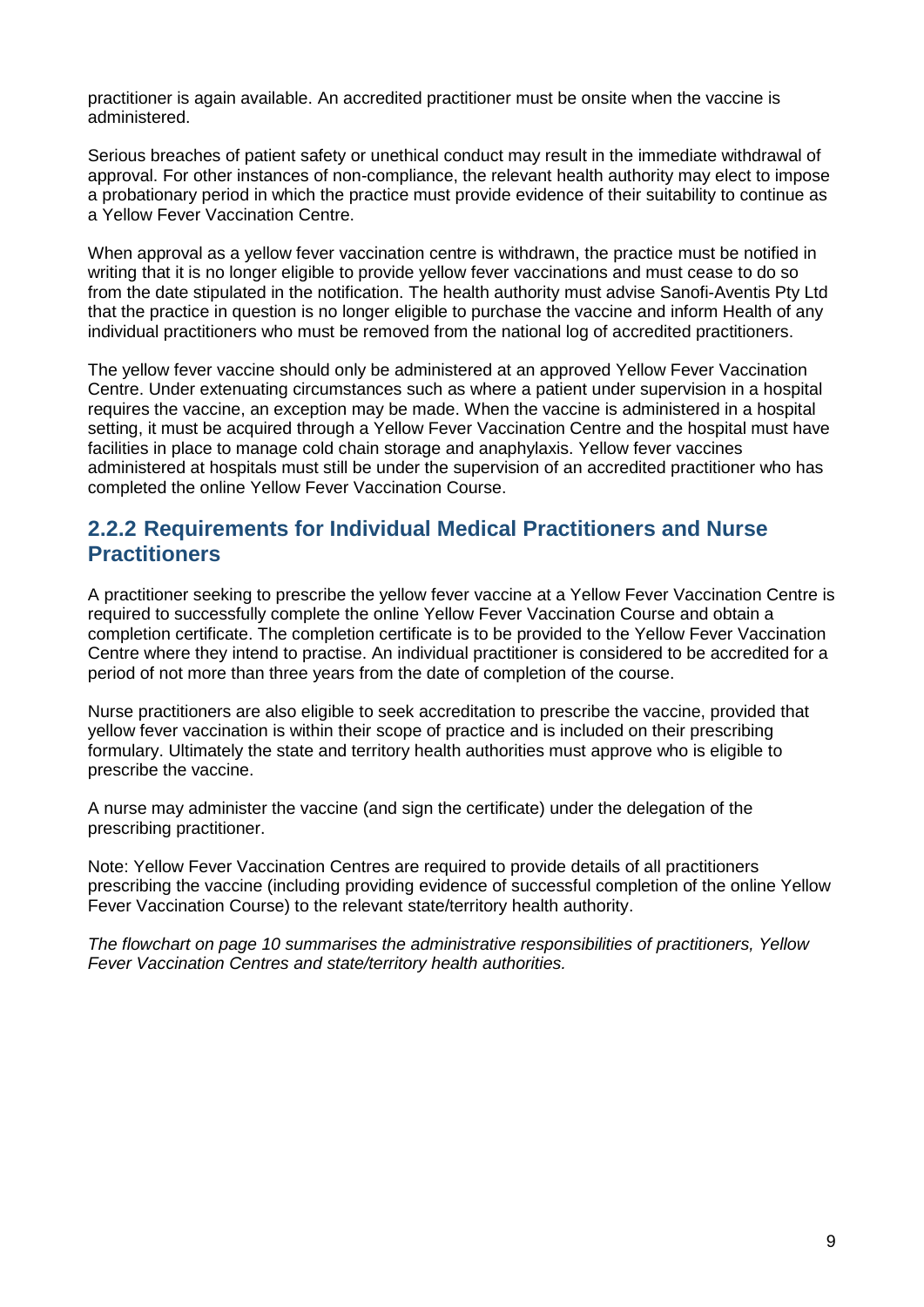#### **Administrative Responsibilities for Individual Accreditation: Roles of Practitioners, Yellow Fever Vaccination Centres and State/Territory Health Authorities**



**\***A nurse practitioner is also eligible to seek accreditation to prescribe the vaccine, provided that yellow fever vaccination is within their scope of practice and is included on their prescribing formulary. Ultimately the state/territory health authority must approve who is eligible to prescribe the vaccine.

Upon completion of the course, practitioners will be aware of the following requirements regarding the yellow fever vaccine:

- Indications, contraindications and precautions, as listed in the most recent edition of the *[Australian Immunisation Handbook](https://immunisationhandbook.health.gov.au/vaccine-preventable-diseases/yellow-fever)* .
- Risk assessment procedures, to be conducted before vaccine administration, considering the patient's age, medical history, risk of exposure to yellow fever, country vaccination requirements (for all countries visited and transited) and the potential for adverse effects.
- Epidemiology and clinical aspects of yellow fever.
- [WHO yellow fever maps.](http://www.who.int/emergencies/yellow-fever/maps/en/)
- Australia's entry requirements for yellow fever.
- The requirements for yellow fever vaccinations and certification under the IHR.
- WHO requirements for the correct completion of the International Certificate of Vaccination for yellow fever.
- The requirements for the transport, storage and handling of vaccines, including the principles of cold chain maintenance as per the *[National Vaccine Storage Guidelines –](https://beta.health.gov.au/resources/publications/national-vaccine-storage-guidelines-strive-for-5-2nd-edition) [Strive for 5](https://beta.health.gov.au/resources/publications/national-vaccine-storage-guidelines-strive-for-5-2nd-edition)* and any additional state/territory government requirements.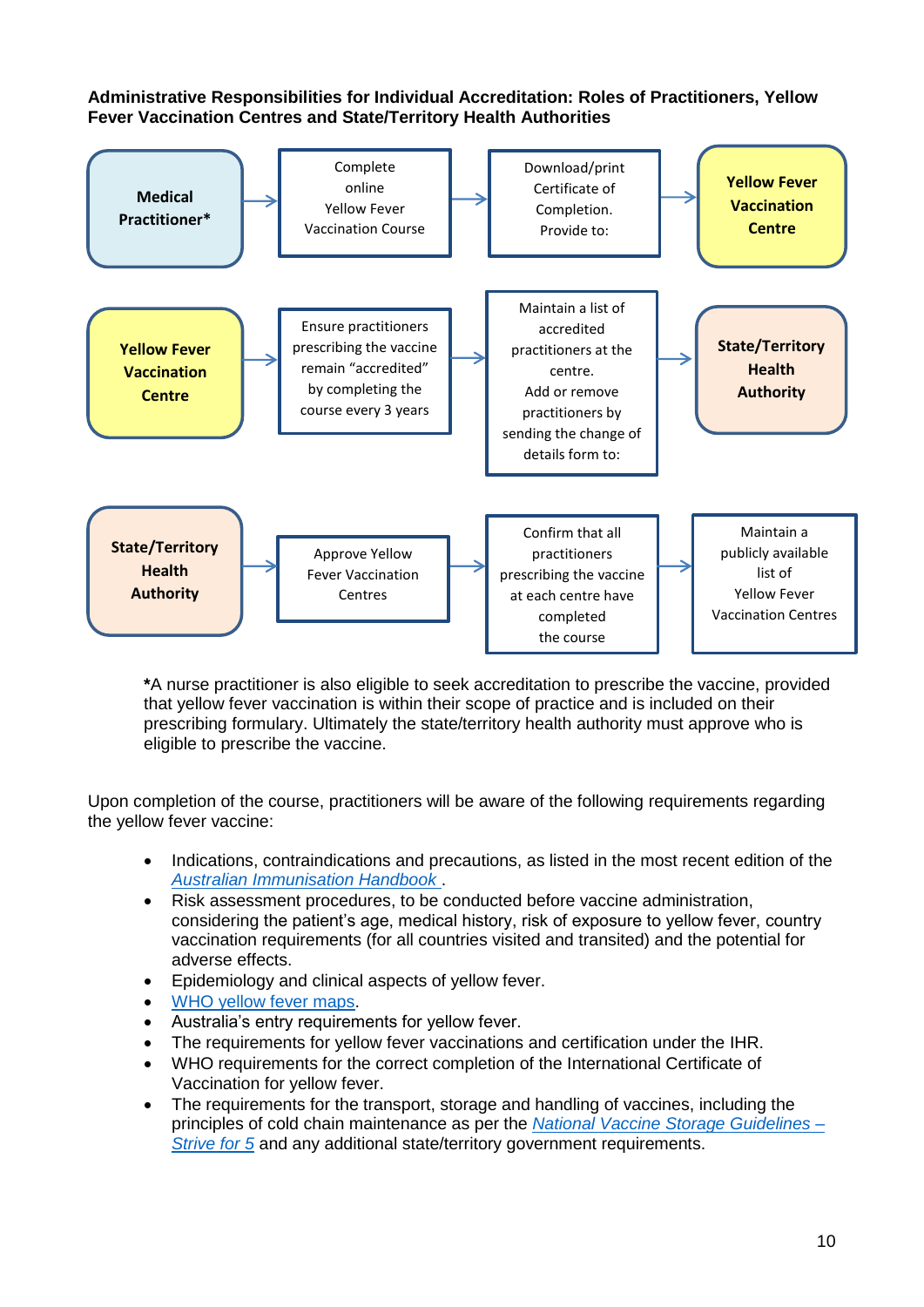Accreditation of an individual practitioner may be revoked at the discretion of the relevant state or territory health authority. The individual and the Yellow Fever Vaccination Centre will be notified in writing of the date on which the practitioner must cease to prescribe the vaccine.

### **2.2.3 Criteria for Assessing Vaccination Centres**

The following criteria are used to assess the application for a practice to become a Yellow Fever Vaccination Centre:

- 1. The practice has at least one practitioner accredited to administer the vaccine.
- 2. The practice's cold chain management strategies are in line with the *[National Vaccine](https://beta.health.gov.au/resources/publications/national-vaccine-storage-guidelines-strive-for-5-2nd-edition)  [Storage Guidelines –](https://beta.health.gov.au/resources/publications/national-vaccine-storage-guidelines-strive-for-5-2nd-edition) Strive for 5.* Evidence of this could be through practice accreditation or another mechanism approved the state or territory health authority.
- 3. The practice has the ability to treat adverse effects, including anaphylaxis.
- 4. The practice records evidence of valid informed consent.
- 5. The practice has access to up-to-date travel advisory and travel health information for practitioners to provide patients with advice on mosquito protection and safe travel practices in tropical countries: Yellow Fever - [General Fact Sheet](http://www.health.gov.au/internet/main/publishing.nsf/Content/health-pubhlth-strateg-communic-factsheets-yellow.htm) state and territory websites healthdirect - [Travel Health Advice](https://www.healthdirect.gov.au/travel-health-advice) **Smartraveller** [Centres for Disease Control and Prevention](https://wwwnc.cdc.gov/travel)  [Protection against Mosquitoes, Ticks & Other Arthropods](https://wwwnc.cdc.gov/travel/yellowbook/2016/the-pre-travel-consultation/protection-against-mosquitoes-ticks-other-arthropods) from the Centers for Disease Control and Prevention's Yellow Book
- 6. The practice has the ability to retain an accurate record of yellow fever vaccination history.

### <span id="page-11-0"></span>**References**

[Australian Immunisation Handbook.](https://immunisationhandbook.health.gov.au/) Australian Technical Advisory Group on Immunisation (ATAGI). Australian Government Department of Health.

[International Health Regulations \(2005\).](http://www.who.int/ihr/publications/9789241580496/en/) WHO.

[International Travel and Health.](http://www.who.int/ith/en/) WHO.

[National Vaccine Storage Guidelines –](https://beta.health.gov.au/resources/publications/national-vaccine-storage-guidelines-strive-for-5-2nd-edition) Strive for 5. Australian Government Department of Health.

[Weekly Epidemiological Record.](http://www.who.int/wer/en/) WHO. This publication can be obtained by subscription or viewed at the WHO website.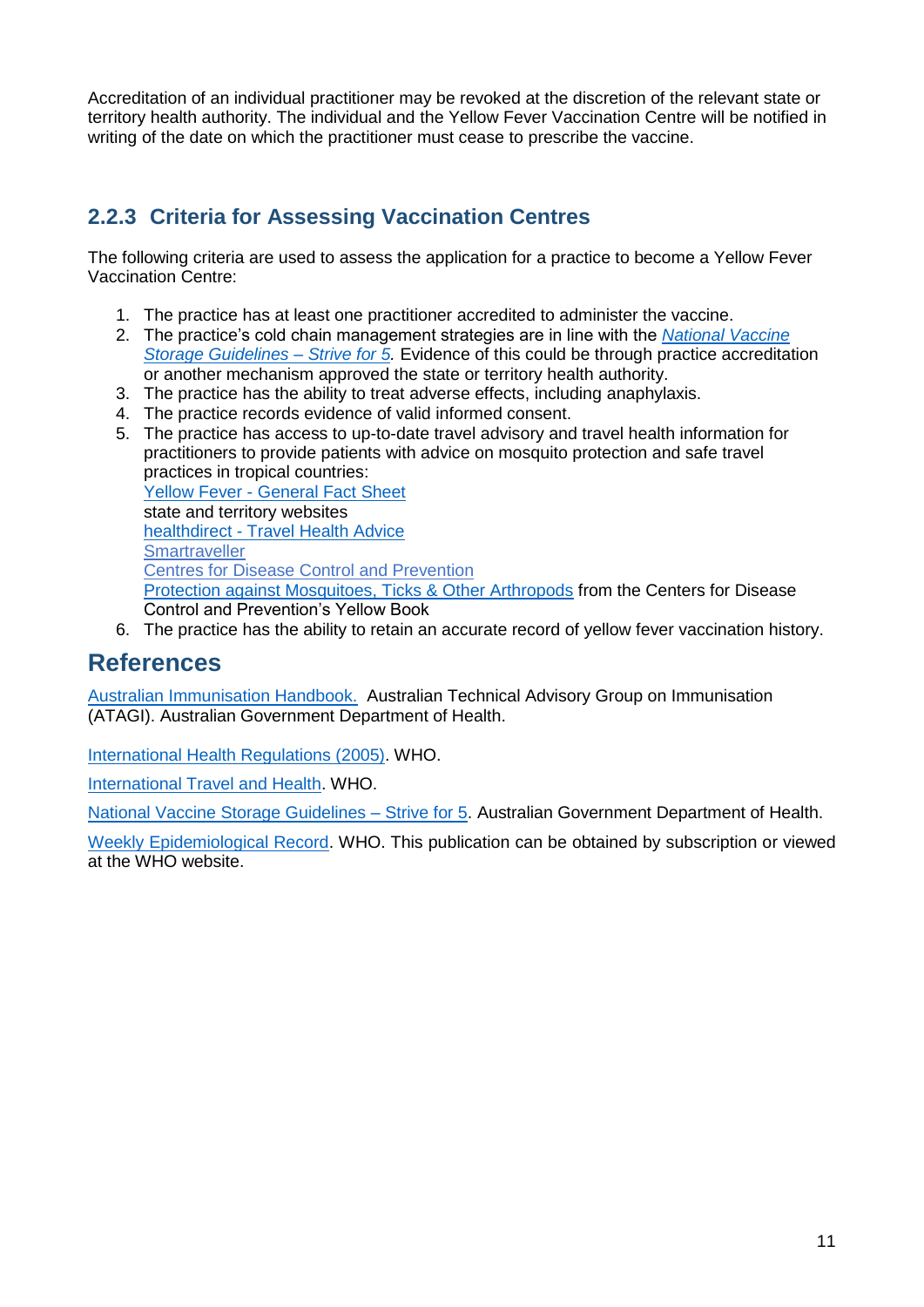# <span id="page-12-0"></span>Attachment A: Application for a Medical Practice to become an Approved Yellow Fever Vaccination Centre (Model Form)

**This application is made in the name of the medical practice and signed by the practitioner who takes responsibility for the practice continuing to meet WHO and Australian requirements for yellow fever vaccination.**

| (a) Practice Details                                                                                                                                                                                                                                                                                                          |                                                                 |  |  |  |
|-------------------------------------------------------------------------------------------------------------------------------------------------------------------------------------------------------------------------------------------------------------------------------------------------------------------------------|-----------------------------------------------------------------|--|--|--|
|                                                                                                                                                                                                                                                                                                                               | Name of Practice                                                |  |  |  |
| Address                                                                                                                                                                                                                                                                                                                       |                                                                 |  |  |  |
|                                                                                                                                                                                                                                                                                                                               | Vaccine Delivery Address (if<br>different to the above address) |  |  |  |
|                                                                                                                                                                                                                                                                                                                               | Telephone                                                       |  |  |  |
| Email                                                                                                                                                                                                                                                                                                                         |                                                                 |  |  |  |
|                                                                                                                                                                                                                                                                                                                               | Fax number                                                      |  |  |  |
| Name of Contact for Administrative<br>Requirements relating to Yellow<br><b>Fever Vaccination</b>                                                                                                                                                                                                                             |                                                                 |  |  |  |
|                                                                                                                                                                                                                                                                                                                               | (practice manager or other)                                     |  |  |  |
|                                                                                                                                                                                                                                                                                                                               | Telephone                                                       |  |  |  |
| (b) Practitioners who will administer the yellow fever vaccine<br>Note: A Yellow Fever Vaccination Centre must have at least one medical practitioner or nurse<br>practitioner accredited to administer the yellow fever vaccine. Accreditation is by successful<br>completion of the online Yellow Fever Vaccination Course. |                                                                 |  |  |  |
| 1                                                                                                                                                                                                                                                                                                                             | Name:<br><b>AHPRA Number:</b>                                   |  |  |  |
|                                                                                                                                                                                                                                                                                                                               | Course completion certificate attached: $\square$               |  |  |  |
| $\overline{2}$                                                                                                                                                                                                                                                                                                                | Name:<br><b>AHPRA Number:</b>                                   |  |  |  |
|                                                                                                                                                                                                                                                                                                                               | Course completion certificate attached: $\square$               |  |  |  |
| 3                                                                                                                                                                                                                                                                                                                             | Name:<br><b>AHPRA Number:</b>                                   |  |  |  |
|                                                                                                                                                                                                                                                                                                                               | Course completion certificate attached: $\square$               |  |  |  |
| 4                                                                                                                                                                                                                                                                                                                             | Name:<br><b>AHPRA Number:</b>                                   |  |  |  |
|                                                                                                                                                                                                                                                                                                                               | Course completion certificate attached: $\square$               |  |  |  |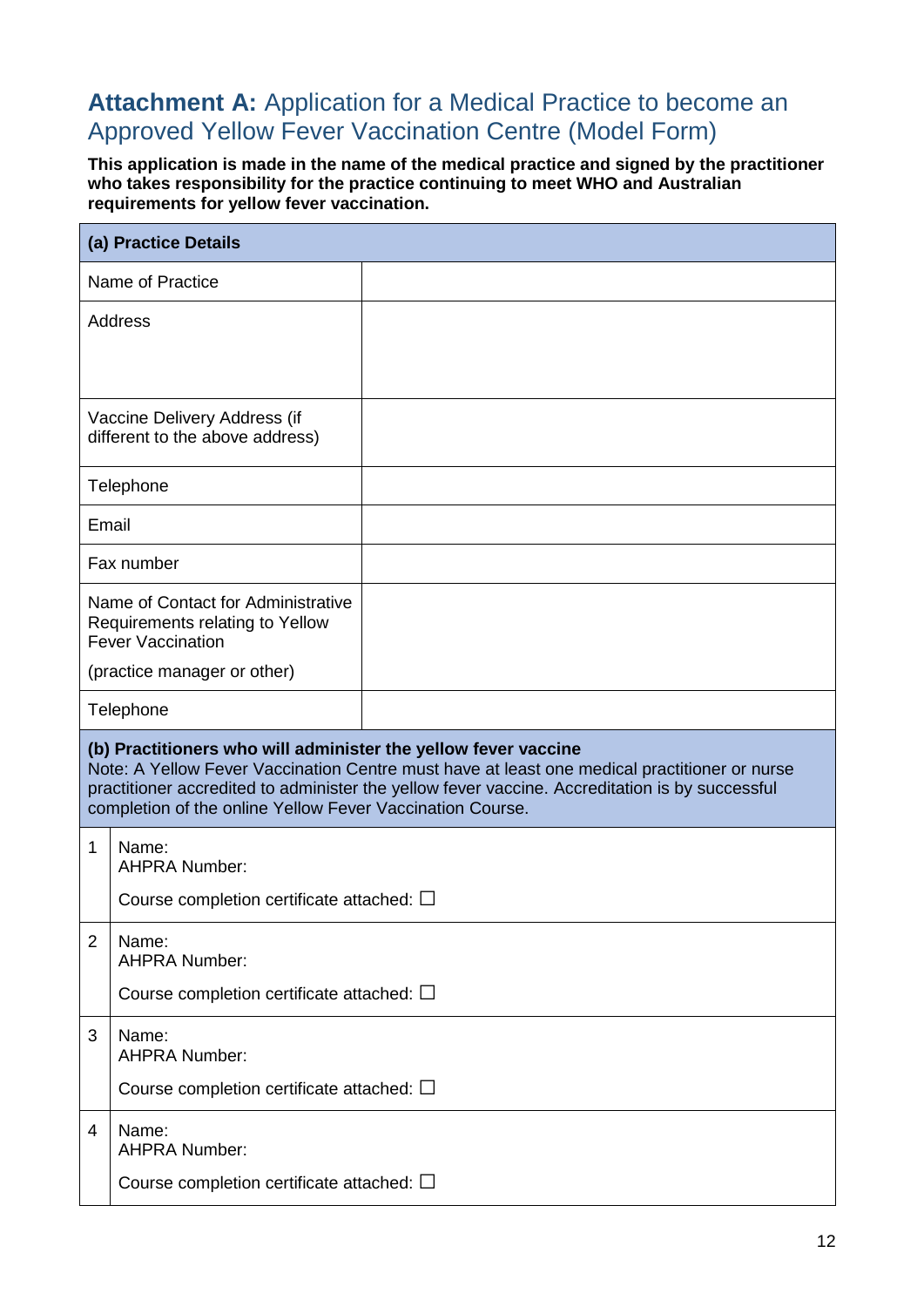| (c) Cold Chain Management                                                                                                                                                                                                                                                               |   |              |
|-----------------------------------------------------------------------------------------------------------------------------------------------------------------------------------------------------------------------------------------------------------------------------------------|---|--------------|
| Does this practice have a vaccine management protocol?<br>If yes, please attach a copy to this form.                                                                                                                                                                                    | Y | N            |
| Does this practice have a purpose built vaccine refrigerator with a<br>thermometer or temperature indicator?                                                                                                                                                                            | Y | N            |
| Brand name, model and litre capacity of fridge:                                                                                                                                                                                                                                         |   |              |
| Is the refrigerator regularly serviced and continuously monitored?                                                                                                                                                                                                                      | Y | N            |
| If yes, please provide details:                                                                                                                                                                                                                                                         |   |              |
| During the last five years, has this practice experienced any significant cold<br>chain breaches?                                                                                                                                                                                       | Y | N            |
| If yes to any cold chain breaches, have procedures been remedied and is<br>cold chain storage now consistent with the National Vaccine Storage<br>Guidelines, Strive for Five, 2005 [and insert state/territory requirements if<br>needed]?<br>Please detail any breaches and remedies: | Y | $\mathsf{N}$ |
| Does this practice have an easily accessible copy of National Vaccine<br>Storage Guidelines, Strive for Five, 2005 [and insert state/territory<br>requirements if needed] to manage cold chain breaches?                                                                                | Y | N            |
| Are cold chain management strategies in line with the National Vaccine<br>Storage Guidelines – Strive for 5? Evidence of this could be through practice<br>accreditation or another mechanism approved the state or territory health<br>authority.                                      | Y | N            |
| (d) Consent                                                                                                                                                                                                                                                                             |   |              |
| Does this practice have formal procedures in place for recording valid<br>consent for yellow fever vaccination?                                                                                                                                                                         | Υ | N            |
| If yes, please attach copies of consent forms.                                                                                                                                                                                                                                          |   |              |
| If no, please advise how verbal consent is evidenced:                                                                                                                                                                                                                                   |   |              |
| (e) Procedures to address indications and contraindications                                                                                                                                                                                                                             |   |              |
| Does this practice have formal procedures in place to prevent inadvertent<br>administration of live vaccines to patients with contraindications?                                                                                                                                        | Y | N            |
| Please provide details:                                                                                                                                                                                                                                                                 |   |              |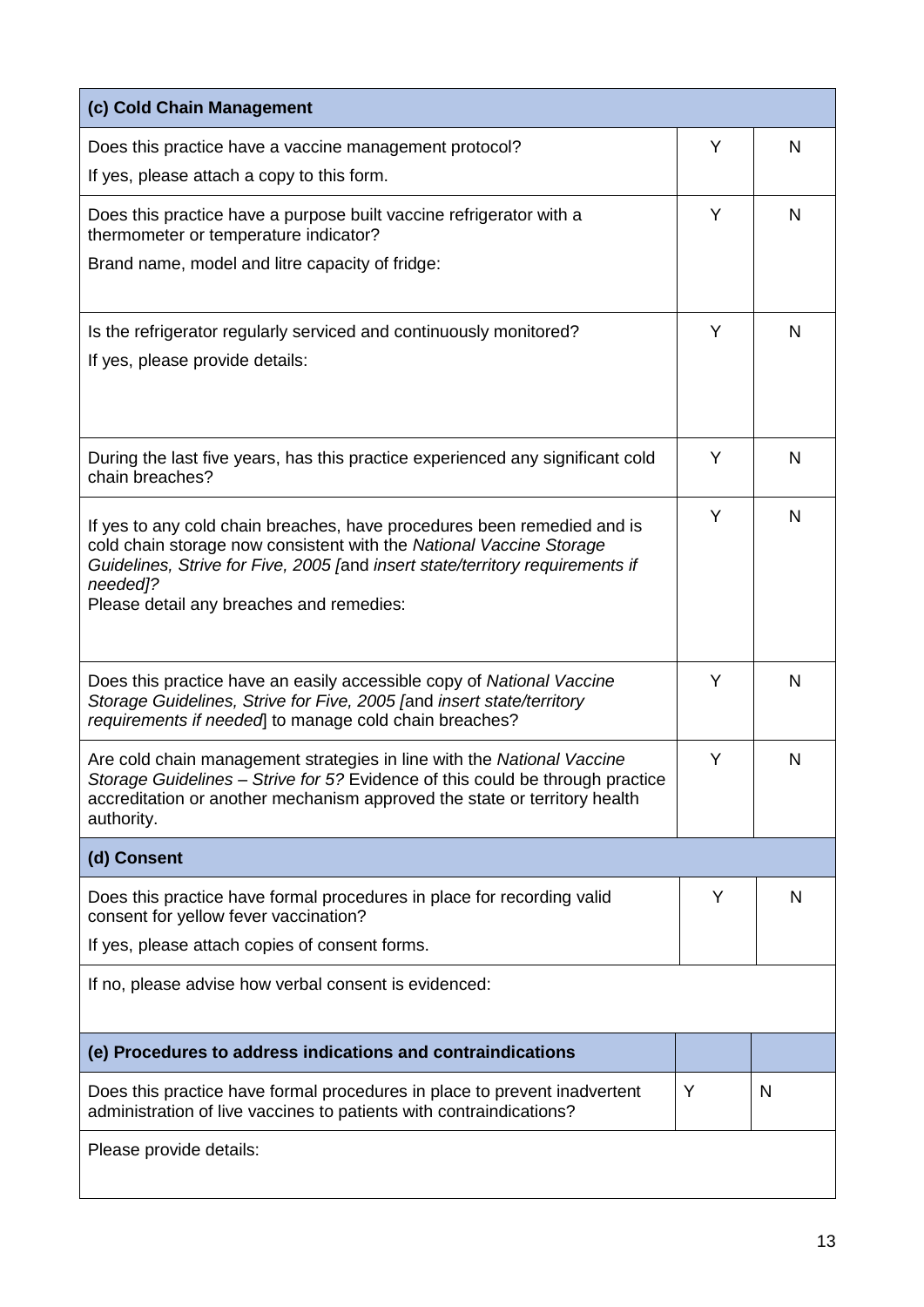| (f) Referrals from Other Practices                                                                                                                                           |   |   |  |
|------------------------------------------------------------------------------------------------------------------------------------------------------------------------------|---|---|--|
| Will all practitioners covered by this application refer patients back to their<br>usual GP once yellow fever vaccination is complete?                                       | Y | N |  |
| (g) Dealing with Adverse Reactions                                                                                                                                           |   |   |  |
| Does this practice have all the equipment, drugs and procedures in place to<br>deal with an immediate severe adverse event following immunisation,<br>including anaphylaxis? | Υ | N |  |
| (h) Travel Health Advice                                                                                                                                                     |   |   |  |
| Do all practitioners listed in (b) have access to<br>up-to-date travel advisory and travel health information?                                                               | Υ | N |  |
| Specify sources used in this practice:                                                                                                                                       |   |   |  |
| Does the practice have membership of any Travel Medicine Associations?                                                                                                       | Y | N |  |
| If yes, please list:                                                                                                                                                         |   |   |  |

**If the practice holds General Practice Accreditation, please attach a copy of certification to this form** 

**Name of Applicant:**

………………………………............

**Signature**

**Date:**

**Please submit completed form to** [*insert address/email address of state/territory health authority*]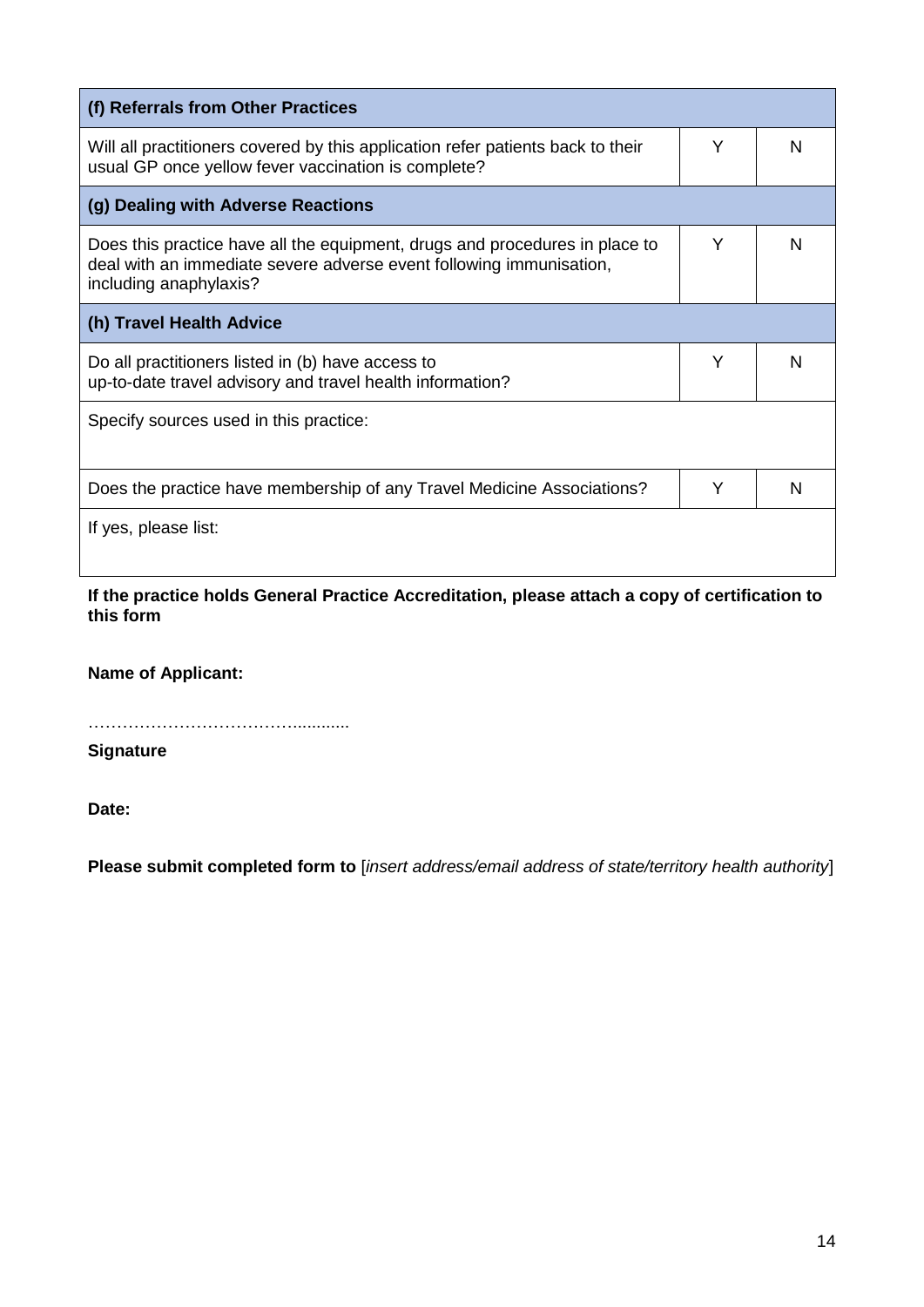# <span id="page-15-0"></span>**Attachment B: Conditions Applying to an Approved** Yellow Fever Vaccination Centre (Model Form)

In the conditions appearing below:

- i. 'Appointment' means appointment as a Yellow Fever Vaccination Centre.
- ii. 'Practice' means a medical practice appointed by the relevant state/territory health authority as a Yellow Fever Vaccination Centre.
- iii. 'Applicant' means the medical practitioner or nurse practitioner applying to have the medical practice approved as a Yellow Fever Vaccination Centre and who takes responsibility for the practice continuing to meet WHO and Australian requirements for yellow fever vaccination.
- iv. 'Accredited practitioner' means a medical practitioner or nurse practitioner who has achieved accreditation through successful completion of the Yellow Fever Vaccination Course.
- 1. The Applicant acknowledges that the [*insert state/territory*] Government is not liable for any costs incurred by the practice as a result of provision of yellow fever vaccination.
- 2. All practitioners at the practice who administer or supervise administration of the yellow fever vaccine are accredited.
- 3. The practice will issue an International Certificate of Vaccination or Prophylaxis against yellow fever in line with WHO and Australian requirements.
	- i. The vaccine administered has been approved by WHO.
	- ii. A person who has received the yellow fever vaccine must be provided with a certificate in the form specified in Annex 6 of the IHR.
	- iii. The certificate is signed by the clinician, who shall be a medical practitioner or other authorised health worker (nurse practitioner), supervising the administration of the vaccine.\*
	- iv. The certificate bears the official stamp of the administering centre using the model shown below, and includes the unique state/territory identification number issued by the relevant state/territory health authority and specifies the state/territory where the Yellow Fever Vaccination Centre was accredited.



- v. The certificate is an individual certificate and not a collective one. Separate certificates must be issued for each child.
- vi. The certificate is signed by the person vaccinated. A parent or guardian shall sign the certificate when the child is unable to write. If the person vaccinated is illiterate,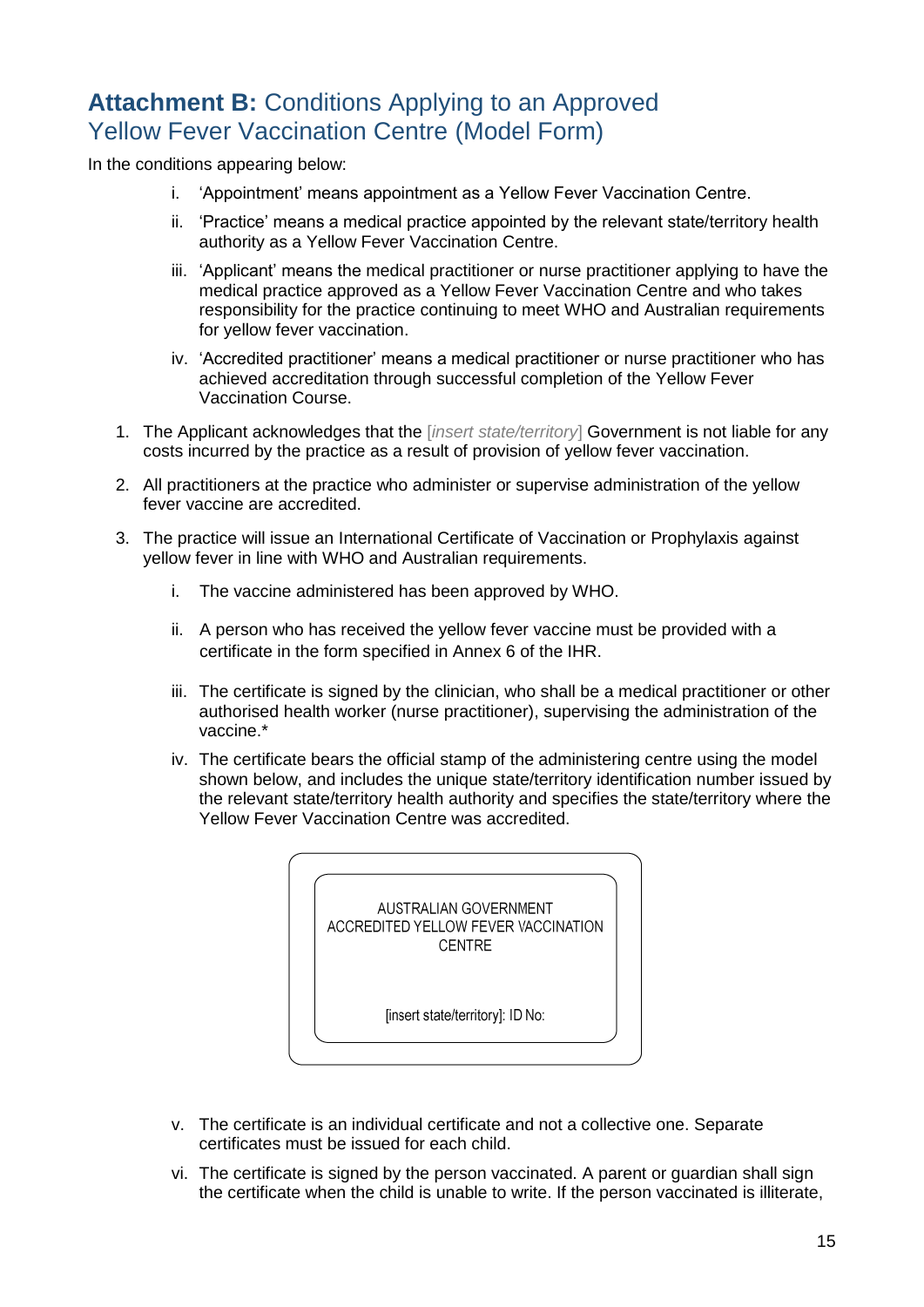their signature shall be their mark and the indication by another that this is the mark of the person vaccinated.

- vii. The certificate is printed and completed in English or French. The certificate may also be completed in another language on the same document in addition to either English or French.
- viii. The certificate must be dated correctly in the sequence of day, month and year, with the month written in letters.
- ix. The certificate is valid for the duration of the life of the person vaccinated. The validity dates are to be recorded as the date 10 days after the vaccination date until 'lifetime.'
- x. An equivalent document issued by the Armed Forces to an active member of those Forces shall be accepted in place of an international certificate if:

(a) the document embodies medical information substantially the same as that required by the international certificate; and

(b) the document contains a statement in English or French and where appropriate in another language in addition to English or French recording the nature and date of the vaccination.

xi. Any exemption to vaccination will consist of a dated and signed medical exemption letter on letterhead stationery from an approved Yellow Fever Vaccination Centre. The letter should clearly state that yellow fever vaccine is contraindicated on medical grounds and display the centre's official stamp provided by the state/territory health authority. Medical exemption letters should be written for the current trip only. The Medical Contraindications to Vaccination section of the International Certificate of Vaccination or Prophylaxis also needs to be completed, stamped and signed.

| Contre-indication médicale à la vaccination<br>This is to certify that immunization against |                                                                           |
|---------------------------------------------------------------------------------------------|---------------------------------------------------------------------------|
| Je soussigné(e) certifie que la vaccination contre                                          |                                                                           |
|                                                                                             |                                                                           |
|                                                                                             | for                                                                       |
| (Name of disease - Nom de la maladie)                                                       | pour                                                                      |
|                                                                                             | is medically                                                              |
| (Name of traveler - Nom du voyageur)                                                        | est médicalement                                                          |
| contraindicated because of the following conditions:                                        |                                                                           |
| contre-indiquée pour les raisons suivantes :                                                |                                                                           |
|                                                                                             |                                                                           |
|                                                                                             |                                                                           |
|                                                                                             |                                                                           |
|                                                                                             |                                                                           |
|                                                                                             |                                                                           |
|                                                                                             |                                                                           |
|                                                                                             | (Signature and address of physician)<br>(Signature et adresse du médecin) |

\* With respect to point 3, either the medical practitioner (or other authorised health worker), or the nurse administering the vaccine under the delegation of the prescribing practitioner, may complete and sign the International Certificate of Vaccination or Prophylaxis.

- 4. Patients referred to the practice for yellow fever vaccination will only be provided with relevant travel advice. Other non-urgent medical problems or their complications identified during the consultation will be managed only with the consent of the referring doctor or will be returned to the referring doctor for treatment.
- 5. Changes relating to the particulars of the practice, including any change of name or address, shall be immediately notified to the relevant state/territory health authority. At the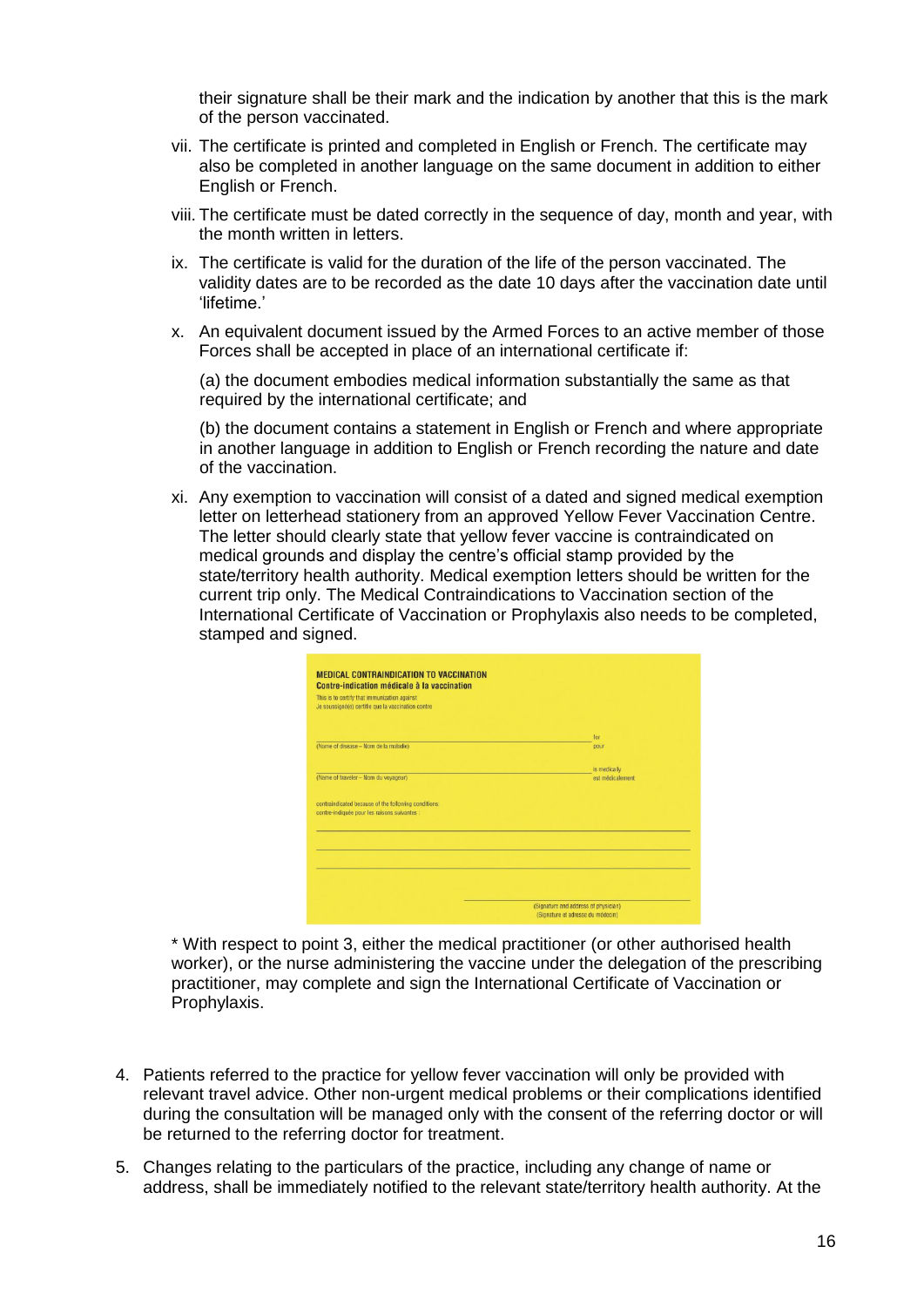discretion of the relevant state/territory health authority, the appointment may be transferred to a new address without any requirement to reapply.

- 6. If the person nominated as point of contact for yellow fever vaccination administrative requirements leaves the practice, the state/territory health authority must be informed of another person to take their place within 7 days.
- 7. If the Applicant leaves the practice, another medical practitioner or nurse practitioner must agree to take responsibility for the practice continuing to meet clinical standards for yellow fever vaccination by completing the relevant form and forwarding to the relevant state/territory health authority within 7 days.
- 8. The practice will notify the relevant state/territory health authority if it intends to cease provision of yellow fever vaccinations or if circumstances change which will alter its capability to adhere to the requirements in this document within 7 days.
- 9. The practice will notify the state/territory health authority of all medical practitioners and nurse practitioners accredited to administer the yellow fever vaccine, and if they leave the practice, within 7 days.
- 10. The practice will participate in periodic surveys distributed by the relevant state/territory health authority related to yellow fever vaccine provision.
- 11. Details of the practice, such as the name of the practice, address and telephone number, will be included in lists of Yellow Fever Vaccination Centres on the relevant state/territory health authority website.
- 12. The practice will, from time to time, allow a person or persons authorised in writing by the relevant state/territory health authority, to enter premises used by the practice for the purposes of conducting yellow fever vaccinations in order to ensure compliance with all specified conditions. The practice will provide all records relating to yellow fever vaccinations to that person or persons upon request, with an adequate timeframe given by the state/territory health authority to allow for the accessing of records.
- 13. A breach of any of the above conditions by the practice may, at the discretion of the relevant state/territory health authority, may result in
	- i. a probationary period, subject to the conditions set by the [insert state/territory government], or
	- ii. withdrawal of the appointment.
- 14. The appointment may be immediately withdrawn in the case of a breach of patient safety, evidence-based practice or medical ethics.
- 15. On being notified in writing by the relevant state/territory health authority that the appointment to provide yellow fever vaccinations has been withdrawn, the practice shall cease to conduct vaccinations on the date stipulated in the notification.
- 16. If the medical practice, of which I am an approved representative, is appointed as a Yellow Fever Vaccination Centre, I hereby agree to the above conditions.

#### **Name of Applicant:**

**Signature:**…………………………………..

**Date:**

Please submit completed form to [*insert address/email address of state/territory health authority*]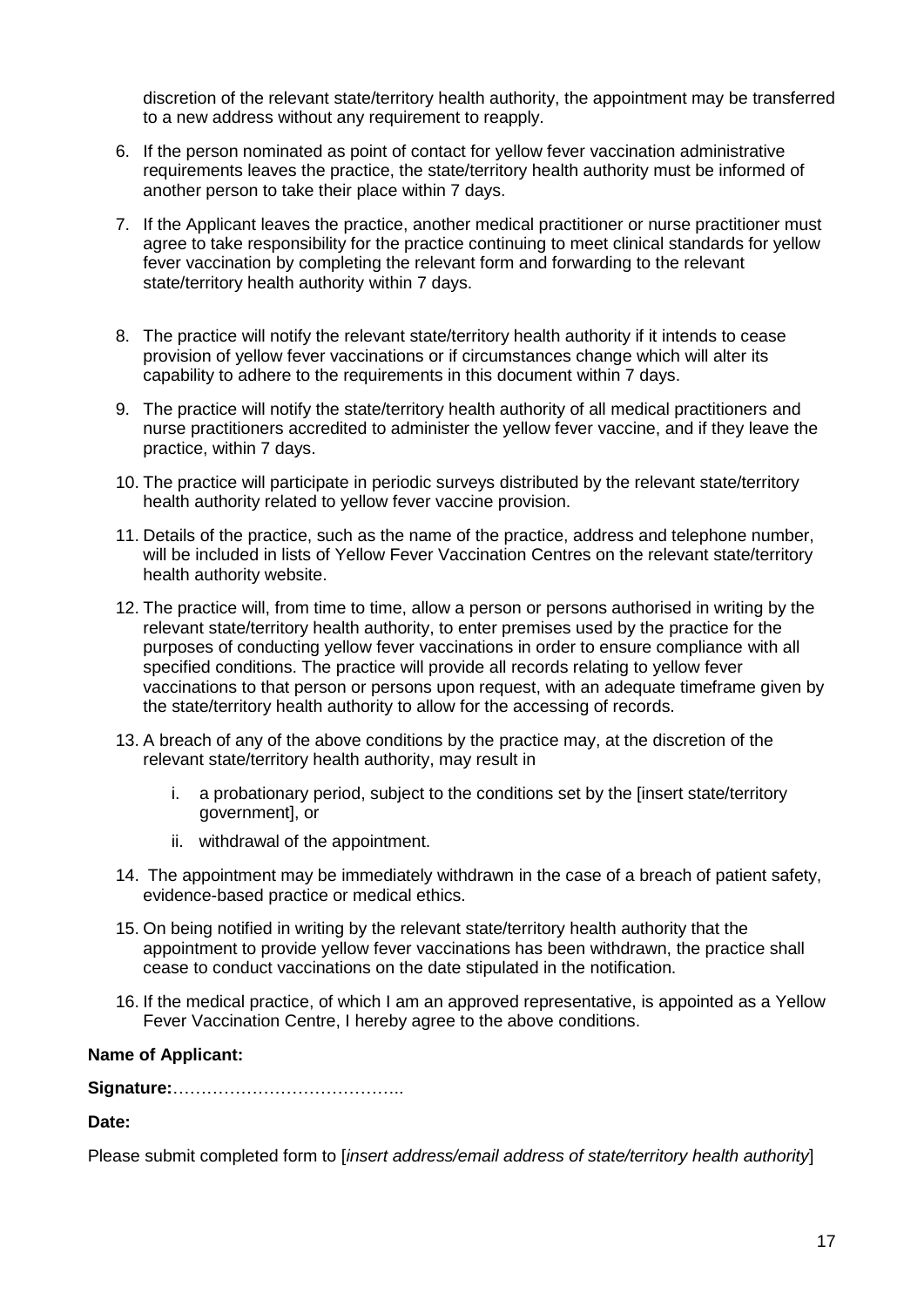# <span id="page-18-0"></span>**Attachment C: Change of Details Form (Model Form)**

| (a) Practice Details                              |                                                                                                     |                              |  |                |               |
|---------------------------------------------------|-----------------------------------------------------------------------------------------------------|------------------------------|--|----------------|---------------|
|                                                   | Name of Practice                                                                                    |                              |  |                |               |
| <b>Address</b>                                    |                                                                                                     |                              |  |                |               |
|                                                   |                                                                                                     |                              |  |                |               |
|                                                   | (b) Changes to Practice Details                                                                     |                              |  |                |               |
|                                                   | Change of Practice Name $\square$                                                                   | <b>New Practice Name:</b>    |  |                |               |
|                                                   | Change of Practice Address $\Box$                                                                   | <b>New Practice Address:</b> |  |                |               |
|                                                   | Change of Telephone number $\square$                                                                | New Telephone number:        |  |                |               |
|                                                   | Change of <b>Email</b> $\Box$                                                                       | New Email:                   |  |                |               |
|                                                   | Change of Contact for<br><b>Administrative Requirements</b><br>relating to Yellow Fever Vaccination | <b>New Contact Person:</b>   |  |                |               |
|                                                   | (practice manager or other) $\Box$                                                                  |                              |  |                |               |
| Other $\square$                                   |                                                                                                     |                              |  |                |               |
|                                                   | (d) Changes to Practitioners who are prescribing the yellow fever vaccine                           |                              |  |                |               |
|                                                   |                                                                                                     |                              |  | <b>ADD</b>     | <b>REMOVE</b> |
| 1                                                 | Name:<br><b>AHPRA Number:</b>                                                                       |                              |  |                |               |
| Course completion certificate attached: $\square$ |                                                                                                     |                              |  |                |               |
| $\overline{2}$                                    | Name:<br><b>AHPRA Number:</b>                                                                       |                              |  | $\mathsf{L}$   |               |
|                                                   | Course completion certificate attached: $\square$                                                   |                              |  |                |               |
| 3                                                 | Name:<br><b>AHPRA Number:</b>                                                                       |                              |  | $\mathbb{R}^n$ | $\mathsf{I}$  |
| Course completion certificate attached: $\square$ |                                                                                                     |                              |  |                |               |
| 4                                                 | Name:<br><b>AHPRA Number:</b>                                                                       |                              |  | $\mathsf{L}$   |               |
|                                                   | Course completion certificate attached: $\square$                                                   |                              |  |                |               |